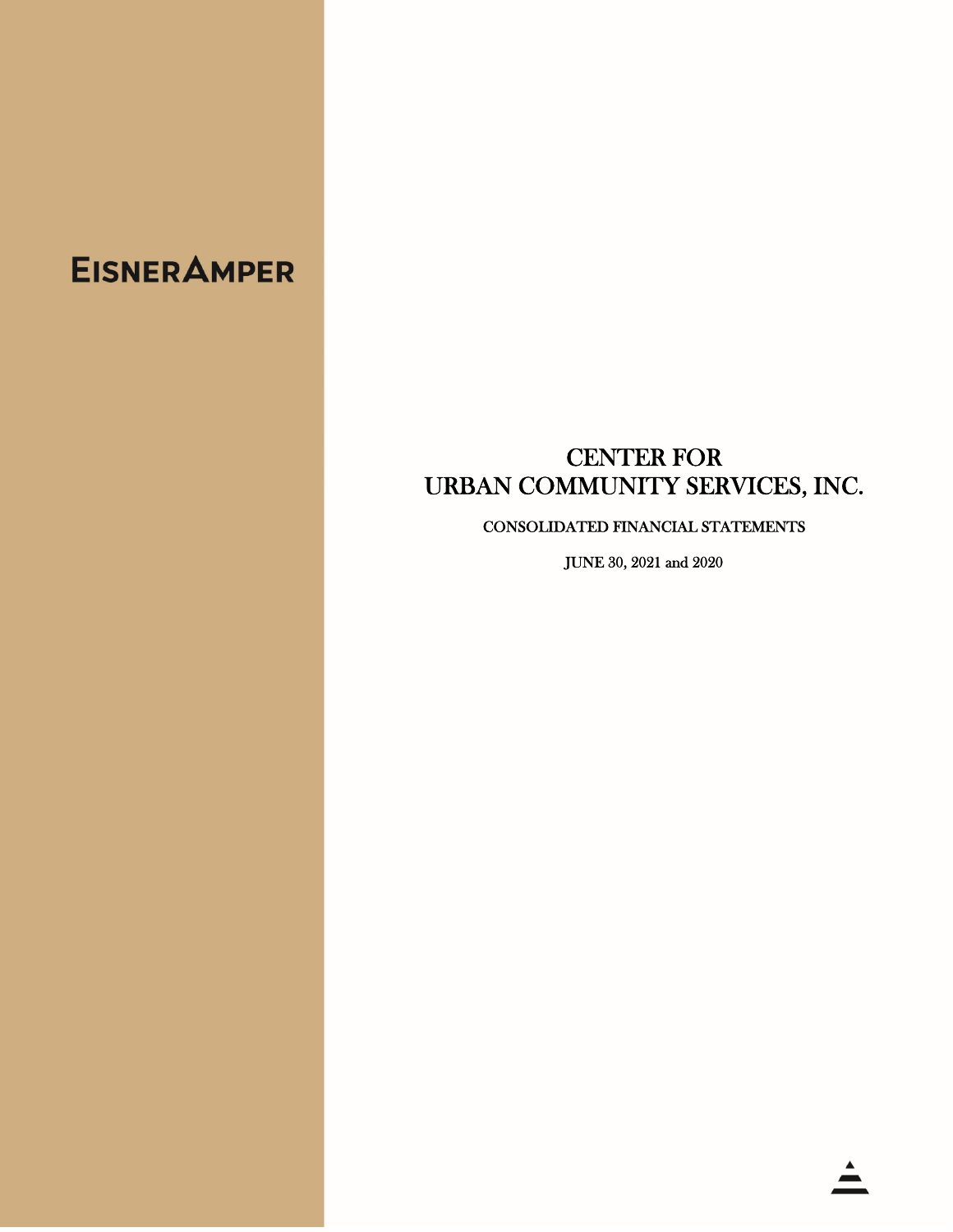## **Contents**

|                                                                                                                                             | Page |
|---------------------------------------------------------------------------------------------------------------------------------------------|------|
| <b>Independent Auditors' Report</b>                                                                                                         | 1.   |
| <b>Consolidated Financial Statements</b>                                                                                                    |      |
| Consolidated statements of financial position as of June 30, 2021 and 2020                                                                  | 3    |
| Consolidated statements of activities for the years ended June 30, 2021 and 2020                                                            | 4    |
| Consolidated statement of functional expenses for the year ended June 30, 2021<br>(with summarized financial information for June 30, 2020) | 5    |
| Consolidated statement of functional expenses for the year ended June 30, 2020                                                              | 6    |
| Consolidated statements of cash flows for the years ended June 30, 2021 and 2020                                                            | 7    |
| Notes to consolidated financial statements                                                                                                  | 8    |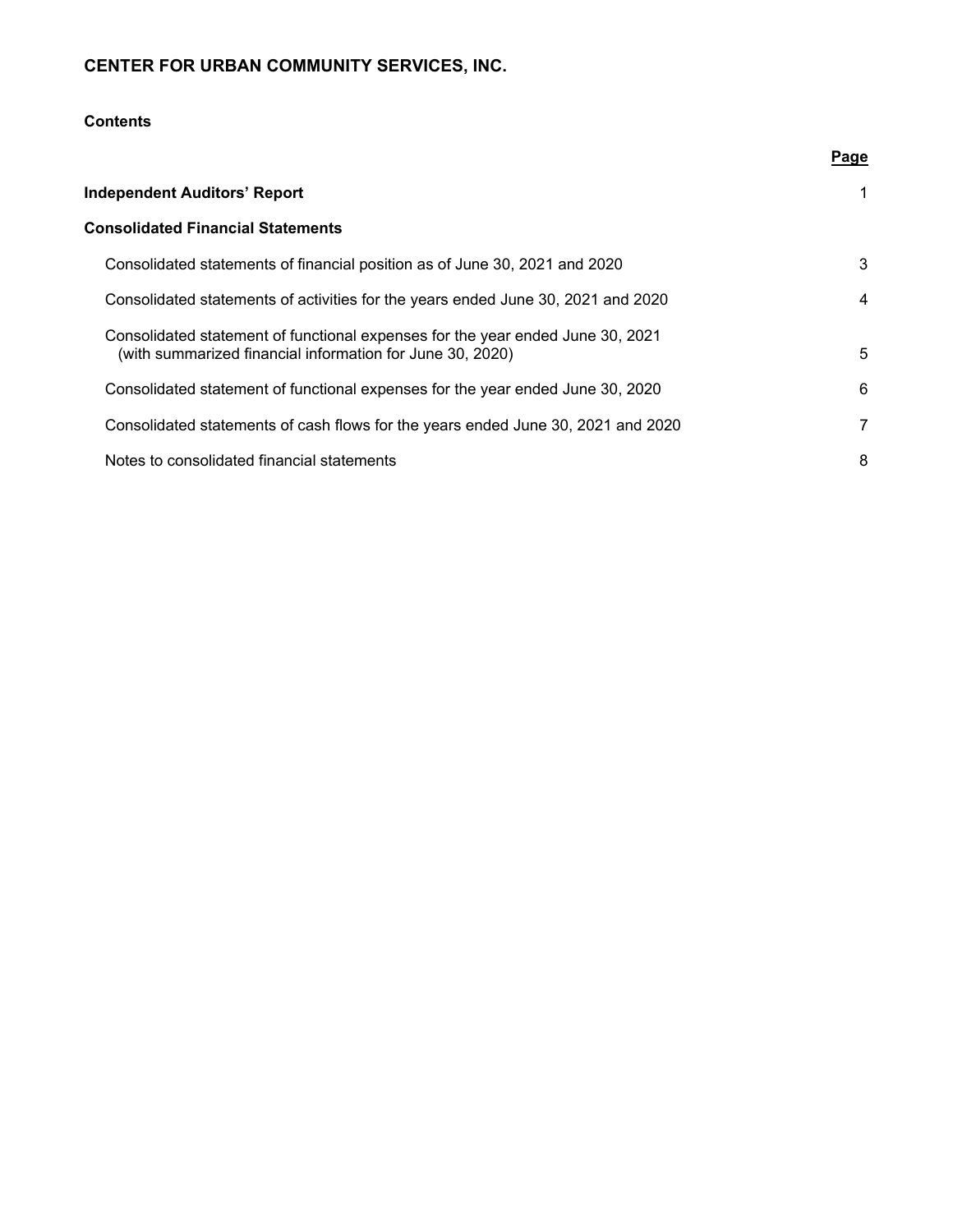# **EISNER AMPER**

## **INDEPENDENT AUDITORS' REPORT**

Board of Directors Center for Urban Community Services, Inc.

## **Report on the Consolidated Financial Statements**

We have audited the accompanying consolidated financial statements of the Center for Urban Community Services, Inc. and its wholly-controlled entities (together, "CUCS"), which comprise the consolidated statements of financial position as of June 30, 2021 and 2020, and the related consolidated statements of activities, functional expenses, and cash flows for each of the years then ended, and the related notes to the consolidated financial statements.

#### *Management's Responsibility for the Consolidated Financial Statements*

CUCS's management is responsible for the preparation and fair presentation of these consolidated financial statements in accordance with accounting principles generally accepted in the United States of America; this includes the design, implementation, and maintenance of internal control relevant to the preparation and fair presentation of consolidated financial statements that are free from material misstatement, whether due to fraud or error.

## *Auditor's Responsibility*

Our responsibility is to express an opinion on these consolidated financial statements based on our audits. We conducted our audits in accordance with auditing standards generally accepted in the United States of America. Those standards require that we plan and perform the audits to obtain reasonable assurance about whether the consolidated financial statements are free from material misstatement.

An audit involves performing procedures to obtain evidence about the amounts and disclosures in the consolidated financial statements. The procedures selected depend on the auditor's judgement, including the assessment of the risks of material misstatement of the consolidated financial statements, whether due to fraud or error. In making those risk assessments, the auditor considers internal control relevant to the entity's preparation and fair presentation of the consolidated financial statements in order to design audit procedures that are appropriate in the circumstances, but not for the purpose of expressing an opinion on the effectiveness of the entity's internal control. Accordingly, we express no such opinion. An audit also includes evaluating the appropriateness of accounting policies used and the reasonableness of significant accounting estimates made by management, as well as evaluating the overall presentation of the consolidated financial statements.

We believe that the audit evidence we have obtained is sufficient and appropriate to provide a basis for our audit opinion.



"EisnerAmper" is the brand name under which EisnerAmper LLP and Eisner Advisory Group LLC provide professional services. EisnerAmper LLP and Eisner Advisory Group LLC are independently owned firms that practice in an alternative practice structure in accordance with the AICPA Code of Professional Conduct and applicable law, regulations and professional standards. EisnerAmper LLP is a licensed CPA firm that provides attest services, and Eisner Advisory Group LLC and its subsidiary entities provide tax and business consulting services. Eisner Advisory Group LLC and its subsidiary entities are not licensed CPA firms.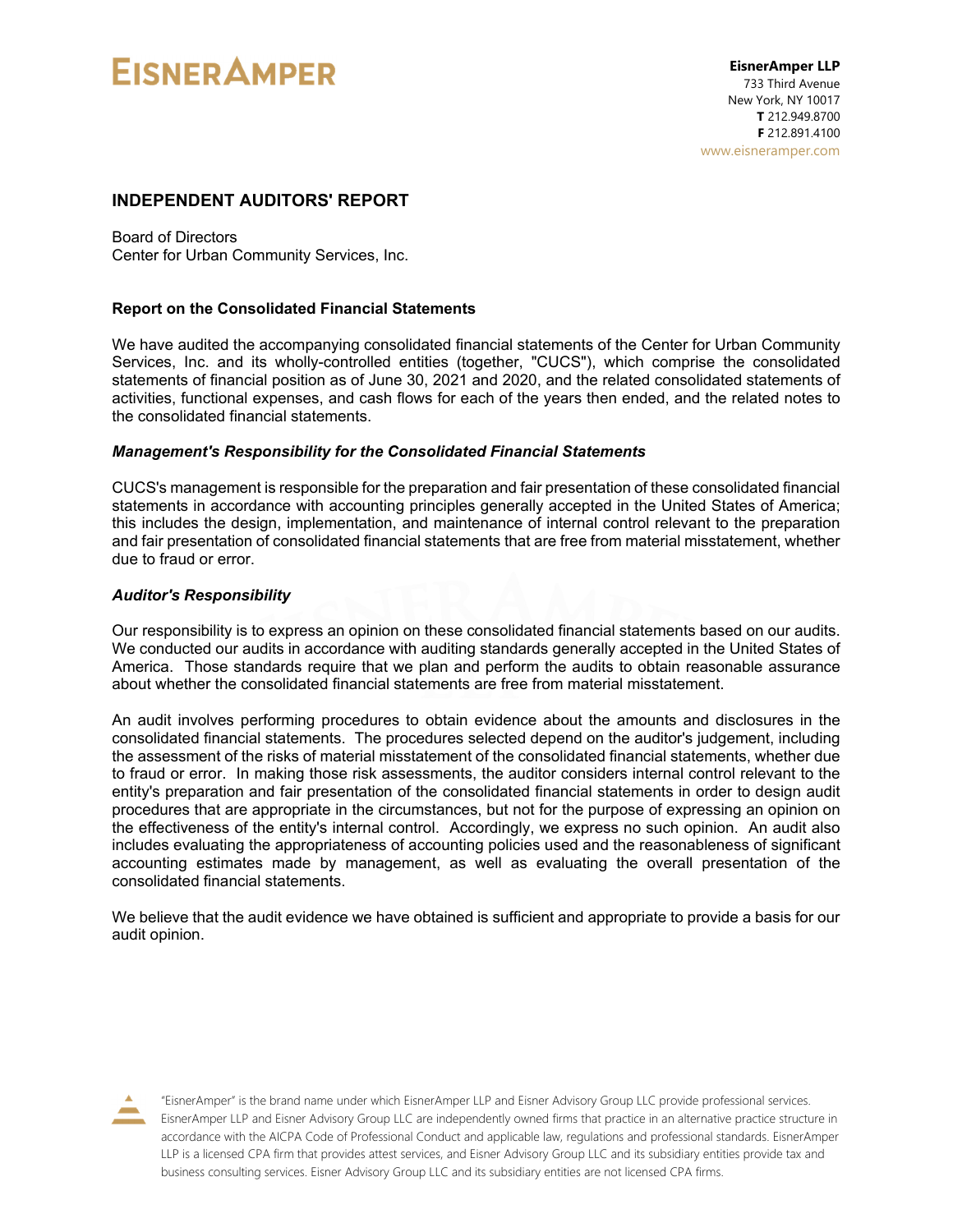## **EISNER AMPER**

## *Opinion*

In our opinion, the consolidated financial statements referred to above present fairly, in all material respects, the consolidated financial position of the Center for Urban Community Services, Inc. and its wholly-controlled entities as of June 30, 2021 and 2020, and the changes in its net assets and its cash flows for each of the years then ended, in accordance with accounting principles generally accepted in the United States of America.

Eisnerflmper LLP

EISNERAMPER LLP New York, New York April 7, 2022

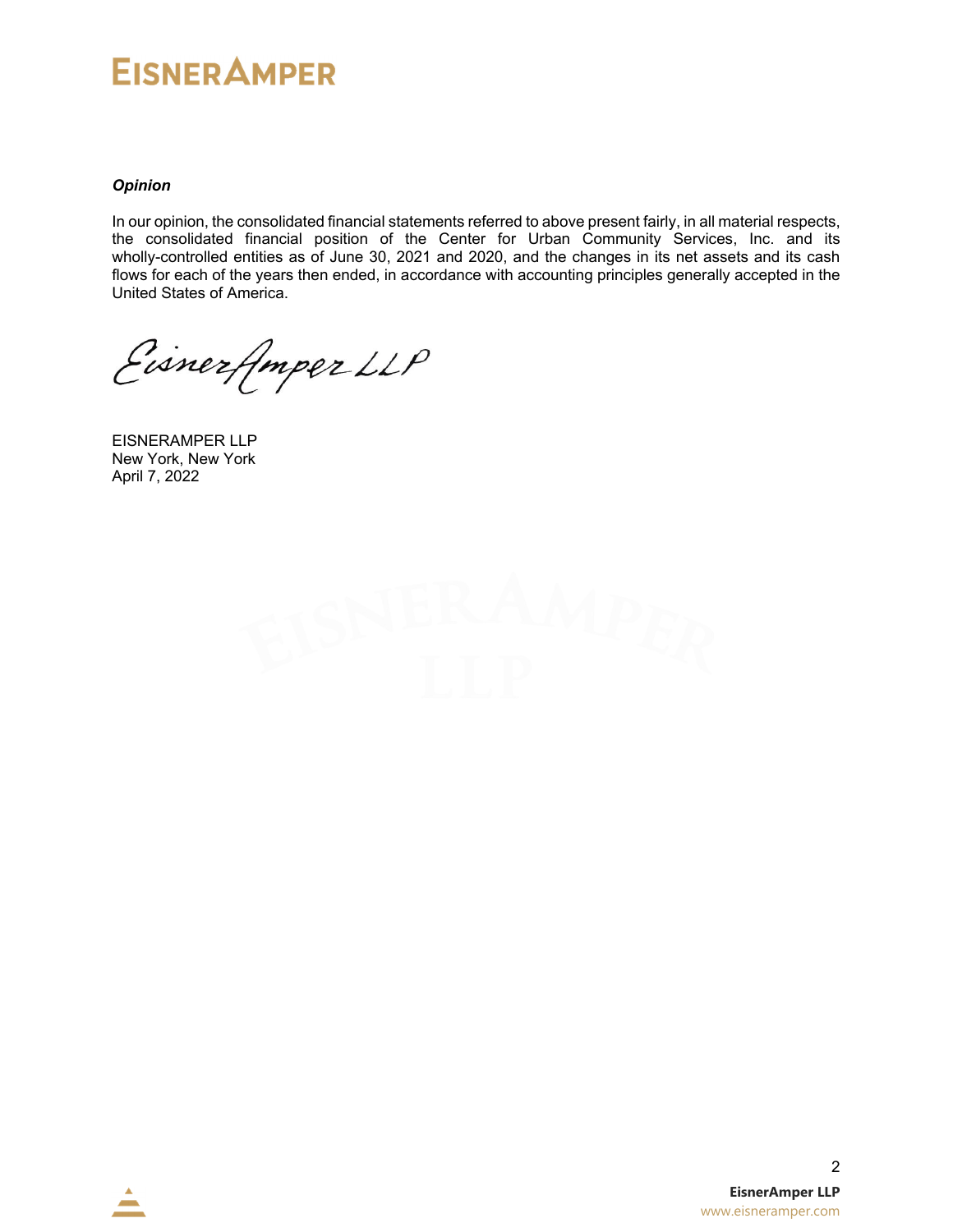## **Consolidated Statements of Financial Position**

|                                                            | <b>June 30,</b> |                 |  |
|------------------------------------------------------------|-----------------|-----------------|--|
|                                                            | 2021            | 2020            |  |
| <b>ASSETS</b>                                              |                 |                 |  |
| Cash and cash equivalents                                  | \$<br>4,083,516 | 5,688,033<br>\$ |  |
| Government grants receivable                               | 45,681,064      | 31,175,440      |  |
| Contributions receivable                                   | 363,000         | 1,022,000       |  |
| Accounts receivable                                        | 691,819         | 735,197         |  |
| Investments                                                | 2,032,707       | 1,659,433       |  |
| Notes receivable from limited partnerships                 | 95,935,121      | 81,880,822      |  |
| Prepaid expenses                                           | 706,399         | 550,434         |  |
| Property and equipment, net                                | 28,378,289      | 25,883,597      |  |
| Other assets                                               | 570,872         | 435,599         |  |
| <b>Total assets</b>                                        | \$178,442,787   | \$149,030,555   |  |
| <b>LIABILITIES AND NET ASSETS</b><br>Liabilities:          |                 |                 |  |
| Accounts payable and accrued expenses                      | \$13,099,873    | \$<br>9,329,233 |  |
| Refundable advances                                        | 24,790,812      | 17,868,786      |  |
| Notes payable                                              | 121,309,741     | 103,042,643     |  |
| <b>Total liabilities</b>                                   | 159,200,426     | 130,240,662     |  |
| Commitments, contingencies, and other uncertainty (Note M) |                 |                 |  |
| Net Assets:                                                |                 |                 |  |
| Without donor restrictions:                                |                 |                 |  |
| Undesignated and available for operations                  | 17,209,654      | 17,130,460      |  |
| Board designated - special operating reserve               | 2,032,707       | 1,659,433       |  |
| Total net assets without donor restrictions                | 19,242,361      | 18,789,893      |  |
|                                                            | \$178,442,787   | \$149,030,555   |  |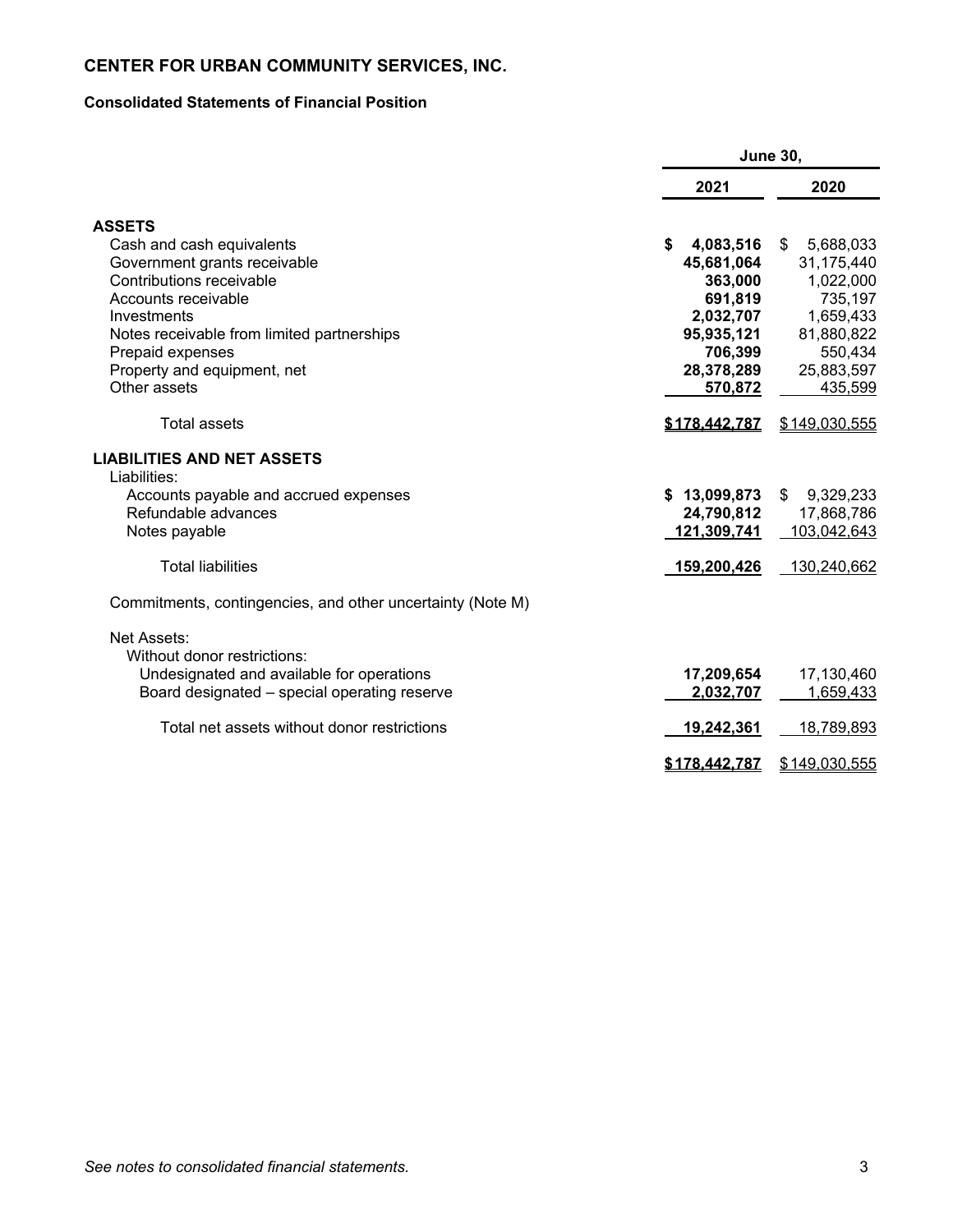#### **Consolidated Statements of Activities**

|                                                                                                                                                                                                                    | Year Ended June 30,                                                         |                                                                          |                                                            |                                                    |                                                               |
|--------------------------------------------------------------------------------------------------------------------------------------------------------------------------------------------------------------------|-----------------------------------------------------------------------------|--------------------------------------------------------------------------|------------------------------------------------------------|----------------------------------------------------|---------------------------------------------------------------|
|                                                                                                                                                                                                                    | 2021                                                                        | 2020                                                                     |                                                            |                                                    |                                                               |
|                                                                                                                                                                                                                    | Without<br>Donor<br><b>Restrictions</b>                                     | <b>Total</b>                                                             | Without<br><b>Donor</b><br><b>Restrictions</b>             | <b>With</b><br><b>Donor</b><br><b>Restrictions</b> | <b>Total</b>                                                  |
| Public support and operating revenue:<br>Grants and contracts<br>Program service fees<br>Contributions<br>Special event (net of direct benefit to donors of \$20,967 in 2021)<br>Investment income<br>Other income | $$66,373,284$ \$<br>5,267,422<br>2,955,422<br>545,483<br>364,839<br>380.524 | 66,373,284 \$<br>5,267,422<br>2,955,422<br>545,483<br>364,839<br>380.524 | 62,137,945 \$<br>4,795,621<br>1,977,733<br>9,512<br>68.057 | 1,022,000                                          | 62,137,945<br>\$<br>4,795,621<br>2,999,733<br>9,512<br>68.057 |
| Total public support and revenue before net assets released from restrictions                                                                                                                                      | 75,886,974                                                                  | 75,886,974                                                               | 68,988,868                                                 | 1,022,000                                          | 70,010,868                                                    |
| Net assets released from restrictions                                                                                                                                                                              |                                                                             |                                                                          | 2,200,000                                                  | (2,200,000)                                        |                                                               |
| Total public support and revenue                                                                                                                                                                                   | 75.886.974                                                                  | 75.886.974                                                               | 71,188,868                                                 | (1, 178, 000)                                      | 70,010,868                                                    |
| <b>Expenses:</b><br>Program services<br>Supporting services:                                                                                                                                                       | 68,253,782                                                                  | 68,253,782                                                               | 62,823,047                                                 |                                                    | 62,823,047                                                    |
| Management and general<br>Fundraising                                                                                                                                                                              | 7,358,268<br>817.556                                                        | 7,358,268<br>817.556                                                     | 6,976,275<br>598.566                                       |                                                    | 6.976.275<br>598.566                                          |
| Total expenses                                                                                                                                                                                                     | 76.429.606                                                                  | 76.429.606                                                               | 70.397.888                                                 |                                                    | 70.397.888                                                    |
| Change in net assets before non-operating activity                                                                                                                                                                 | (542, 632)                                                                  | (542, 632)                                                               | 790,980                                                    | (1, 178, 000)                                      | (387, 020)                                                    |
| Non-operating activity:<br>Gain on loan forgiveness                                                                                                                                                                | 995,100                                                                     | 995,100                                                                  |                                                            |                                                    |                                                               |
| Change in net assets<br>Net assets, beginning of year                                                                                                                                                              | 452,468<br>18.789.893                                                       | 452,468<br>18.789.893                                                    | 790,980<br>17.998.913                                      | (1, 178, 000)<br>1.178.000                         | (387, 020)<br>19.176.913                                      |
| Net assets, end of year                                                                                                                                                                                            | $$19,242,361$ \$                                                            | 19,242,361                                                               | 18.789.893<br>SS.                                          |                                                    | 18.789.893                                                    |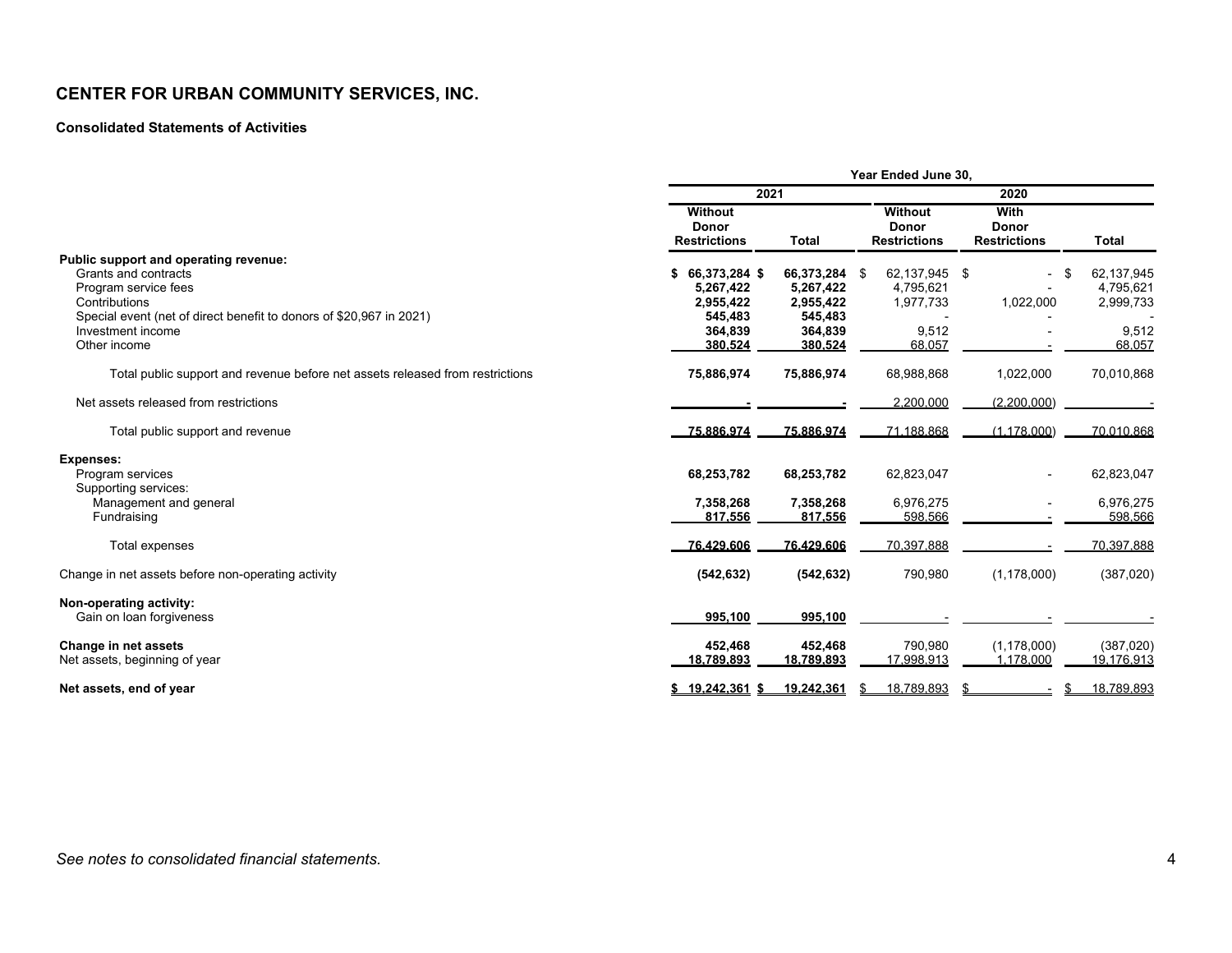#### **Consolidated Statement of Functional Expenses**

**Year Ended June 30, 2021** 

(with summarized financial information for 2020)

|                                                                                 |                                                  | <b>Program Services</b>                                   |                                                                                   |                                                                 |                               |                               |                                                       | <b>Supporting Services</b>                        |                                              |                                                       |                                                       |
|---------------------------------------------------------------------------------|--------------------------------------------------|-----------------------------------------------------------|-----------------------------------------------------------------------------------|-----------------------------------------------------------------|-------------------------------|-------------------------------|-------------------------------------------------------|---------------------------------------------------|----------------------------------------------|-------------------------------------------------------|-------------------------------------------------------|
|                                                                                 | <b>Supportive</b><br>Housing<br><b>Services</b>  | Outreach<br>and<br><b>Transitional</b><br><b>Services</b> | <b>Project for</b><br><b>Psychiatric</b><br>Outreach to<br>the<br><b>Homeless</b> | <b>Training</b><br>and<br><b>Technical</b><br><b>Assistance</b> | Vocational<br><b>Services</b> | Research                      | Total<br>Program<br><b>Services</b>                   | <b>Management</b><br>and<br>General               | Fund-<br>Raising                             | 2021                                                  | <b>Total Expenses</b><br>2020                         |
| Salaries<br>Fringe benefits                                                     | \$10.898.717<br>3.360.556                        | \$9.380.393<br>2.881.423                                  | \$7.586.721<br>1.618.900                                                          | \$1.844.707<br>584.399                                          | 656.841<br>202.900            | \$141.649<br>43.643           | \$30,509,028<br>8.691.821                             | \$3.925.133<br>1.088.908                          | \$272,660<br>51.805                          | \$34.706.821<br>9.832.534                             | \$33,399,680<br>9.686.920                             |
|                                                                                 | 14,259,273                                       | 12,261,816                                                | 9,205,621                                                                         | 2,429,106                                                       | 859,741                       | 185,292                       | 39,200,849                                            | 5,014,041                                         | 324,465                                      | 44,539,355                                            | 43,086,600                                            |
| Occupancy<br>Professional fees<br>Equipment expenses<br>Staff and client travel | 917,573<br>9,965<br>112,090<br>21,946            | 6,678,012<br>749<br>48,910<br>46.409                      | 56,732<br>12,623<br>9,074<br>21,618                                               | 170,032<br>118,043<br>1,652<br>749                              | 2,611                         | ۰                             | 7,822,349<br>141,380<br>174,337<br>90.722             | 82,346<br>352,780<br>15,750<br>30,948             | 1,000<br>349,098<br>4,058<br>900             | 7,905,695<br>843,258<br>194,145<br>122,570            | 5,342,465<br>854,721<br>246,484<br>162,936            |
| Depreciation and<br>amortization<br>Subcontractor costs<br>Repairs and          | 246.492<br>1,868,556                             | 516.048<br>9,879,649                                      | 39.491<br>107,721                                                                 | 104,585<br>13,517                                               | 1,069<br>5,635                | $\overline{\phantom{0}}$<br>۰ | 907,685<br>11,875,078                                 | 152,565<br>220,291                                | $\blacksquare$<br>533                        | 1,060,250<br>12,095,902                               | 1,136,639<br>11,189,136                               |
| maintenance<br>Supplies and                                                     | 458,870                                          | 3,775,368                                                 | 17,396                                                                            | 67,491                                                          | 21,682                        | ۰.                            | 4,340,807                                             | 114,362                                           | 1,374                                        | 4,456,543                                             | 3,526,439                                             |
| materials<br>Communications<br>Insurance<br>Interest<br>Other                   | 359,036<br>182,516<br>18,217<br>81,170<br>98.627 | 1.461.768<br>93,453<br>27.988<br>567,569<br>47.991        | 214.345<br>33,801<br>215,564<br>16,484<br>101.788                                 | 39,504<br>40,703<br>289<br>75,986<br>3.225                      | 18,609<br>1,506<br>436        | $\overline{\phantom{0}}$      | 2.093.262<br>351,979<br>262.058<br>741,209<br>252.067 | 205,446<br>59,020<br>557,181<br>88,043<br>465.495 | 59,073<br>23,332<br>$\blacksquare$<br>74.690 | 2,357,781<br>434,331<br>819,239<br>829,252<br>792.252 | 2,493,440<br>378,559<br>634,778<br>804,245<br>541.446 |
| Total expenses                                                                  | 18.634.331                                       | 35.405.730                                                | 10.052.258                                                                        | 3.064.882                                                       | 911.289                       | 185.292                       | 68.253.782                                            | 7.358.268                                         | 838.523                                      | 76.450.573                                            | 70.397.888                                            |
| Less: direct benefit<br>to donor                                                |                                                  |                                                           |                                                                                   |                                                                 |                               |                               |                                                       |                                                   | (20.967)                                     | (20.967)                                              |                                                       |
| Total expenses                                                                  | \$18,634,331                                     | \$35,405,730                                              | \$10,052,258                                                                      | 3,064,882<br>\$                                                 | 911.289                       | \$185,292                     | \$68,253,782                                          | \$7,358,268                                       | \$817,556                                    | \$76,429,606                                          | \$70,397,888                                          |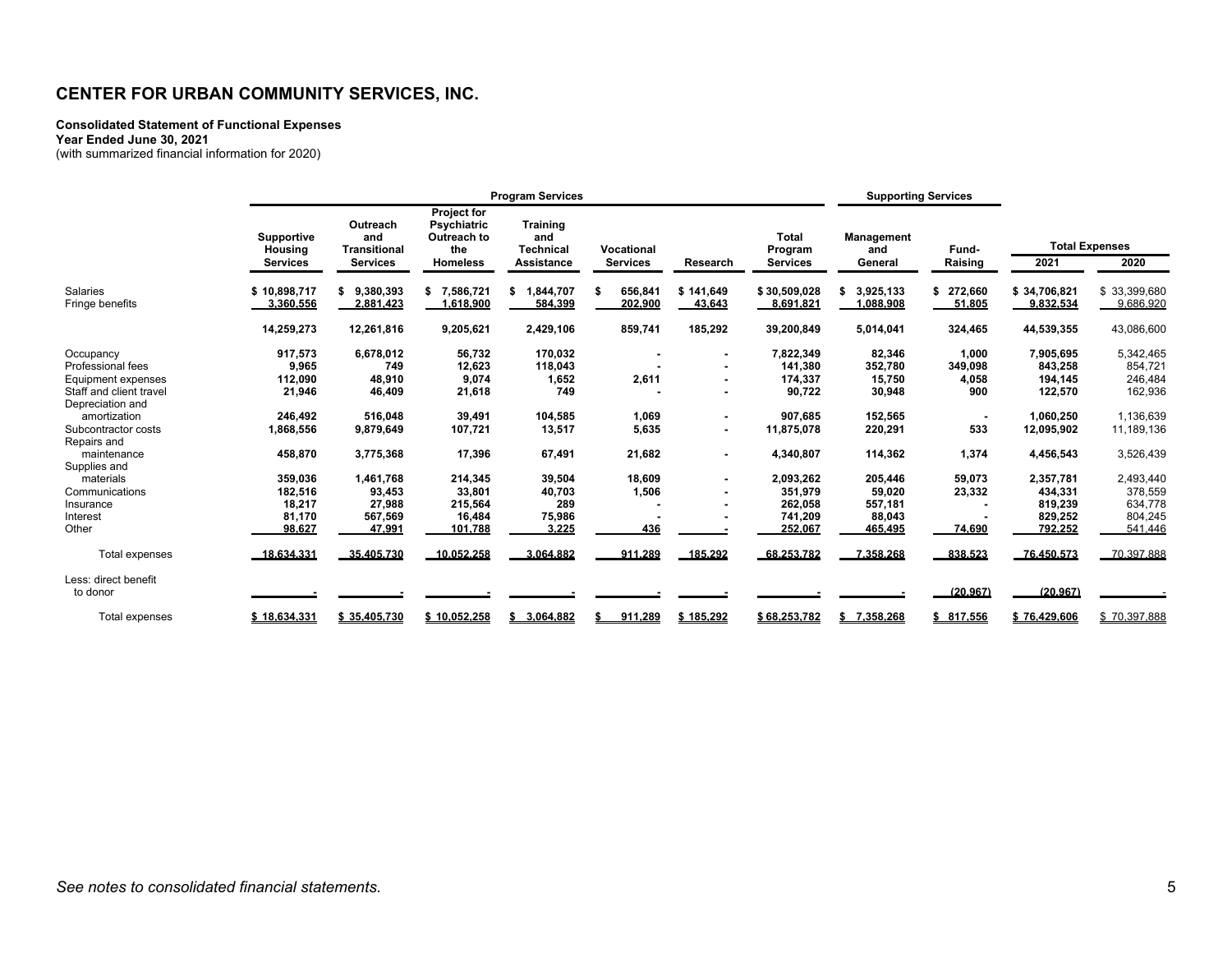#### **Consolidated Statement of Functional Expenses Year Ended June 30, 2020**

|                                                                                 |                                                 | <b>Program Services</b>                                  |                                                                                   |                                                          |                              |                                                      |                                              | <b>Supporting Services</b>              |                                     |                                              |
|---------------------------------------------------------------------------------|-------------------------------------------------|----------------------------------------------------------|-----------------------------------------------------------------------------------|----------------------------------------------------------|------------------------------|------------------------------------------------------|----------------------------------------------|-----------------------------------------|-------------------------------------|----------------------------------------------|
|                                                                                 | <b>Supportive</b><br>Housing<br><b>Services</b> | Outreach<br>and<br><b>Transitiona</b><br><b>Services</b> | <b>Project for</b><br><b>Psychiatric</b><br>Outreach to<br>the<br><b>Homeless</b> | <b>Training</b><br>and<br><b>Technical</b><br>Assistance | Vocationa<br><b>Services</b> | Research                                             | <b>Total</b><br>Program<br><b>Services</b>   | Management<br>and<br>General            | Fund-<br>Raising                    | <b>Total</b><br><b>Expenses</b>              |
| Salaries<br>Fringe benefits                                                     | \$11.273.977<br>3.293.007                       | \$8,318,916<br>2,490.984                                 | \$6,814,228<br>1.691.894                                                          | \$2,134,725<br>640.051                                   | \$681,335<br>209.713         | \$154,001<br>73.552                                  | \$29.377.182<br>8.399.201                    | 3,709,585<br>\$<br>1.223.133            | \$312,913<br>64.586                 | \$33,399,680<br>9.686.920                    |
|                                                                                 | 14,566,984                                      | 10,809,900                                               | 8,506,122                                                                         | 2,774,776                                                | 891,048                      | 227,553                                              | 37,776,383                                   | 4,932,718                               | 377,499                             | 43,086,600                                   |
| Occupancy<br>Professional fees<br>Equipment expenses<br>Staff and client travel | 960,405<br>3.764<br>103.993<br>22,423           | 4,194,919<br>25<br>59,606<br>36,004                      | 59,685<br>15,131<br>30.519<br>19,359                                              | 333,111<br>6.004<br>43,137                               | 10<br>5,308<br>1,012         | 9,318<br>$\blacksquare$                              | 5,215,009<br>361,359<br>205.430<br>121,935   | 107.456<br>388,173<br>37.485<br>39,790  | 20,000<br>105,189<br>3,569<br>1,211 | 5,342,465<br>854,721<br>246,484<br>162,936   |
| Depreciation and<br>amortization<br>Subcontractor costs<br>Repairs and          | 255.080<br>1,976,877                            | 525.694<br>8,984,657                                     | 40.198<br>81,108                                                                  | 107,420<br>16,280                                        | 2,550<br>24,670              | 997                                                  | 930.942<br>11,084,589                        | 205,697<br>84,918                       | $\overline{\phantom{a}}$<br>19,629  | 1,136,639<br>11,189,136                      |
| maintenance<br>Supplies and<br>materials<br>Communications<br>Insurance         | 388,992<br>449.877<br>157,227<br>16,043         | 2,905,908<br>1,336,961<br>80,370<br>39,631               | 24,769<br>320.263<br>17,494<br>206,414                                            | 67,897<br>54,214<br>40,042<br>205                        | 14,154<br>28,418<br>815      | $\overline{\phantom{a}}$<br>$\overline{\phantom{a}}$ | 3,401,720<br>2,189,733<br>295,948<br>262,293 | 122,792<br>264,087<br>79,532<br>372,485 | 1,927<br>39,620<br>3,079<br>$\sim$  | 3,526,439<br>2,493,440<br>378,559<br>634,778 |
| Interest                                                                        | 68,814                                          | 575,121                                                  | 13,980                                                                            | 64,442                                                   |                              | $\overline{\phantom{a}}$                             | 722,357                                      | 81,888                                  |                                     | 804,245                                      |
| Other                                                                           | 118.427                                         | 100.084                                                  | 24.271                                                                            | 10.881                                                   | 1.686                        |                                                      | 255.349                                      | 259.254                                 | 26.843                              | 541.446                                      |
| Total expenses                                                                  | \$19,088,906                                    | \$<br>29.648.880                                         | \$9,359,313                                                                       | \$3.518.409                                              | \$969,671                    | \$237,868                                            | \$62,823,047                                 | 6,976,275<br>\$                         | \$598.566                           | \$70,397,888                                 |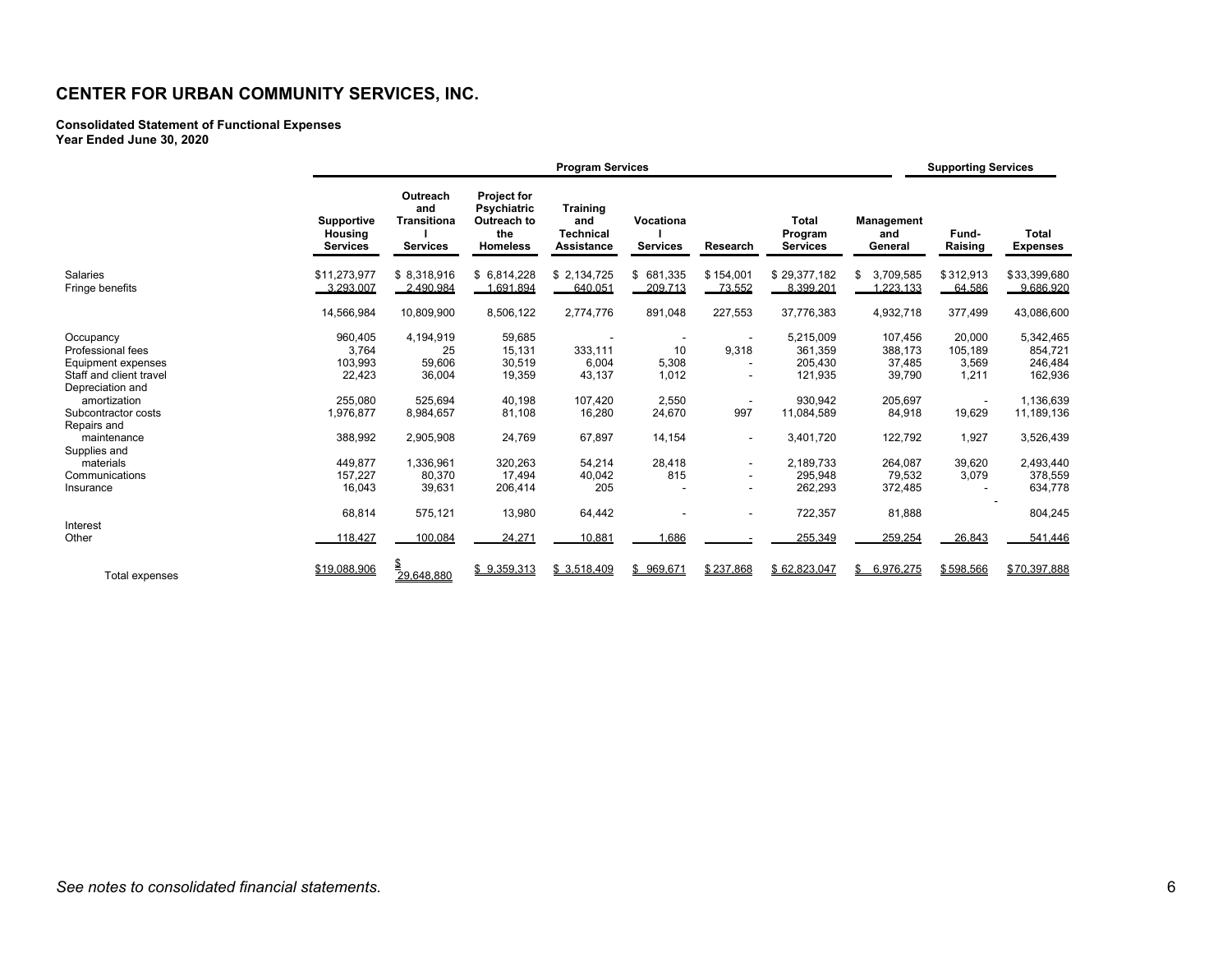## **Consolidated Statements of Cash Flows**

|                                                                   | <b>Year Ended</b><br><b>June 30,</b> |                   |    |                |
|-------------------------------------------------------------------|--------------------------------------|-------------------|----|----------------|
|                                                                   |                                      | 2021              |    | 2020           |
| Cash flows from operating activities:                             |                                      |                   |    |                |
| Change in net assets                                              | \$                                   | 452,468           | \$ | (387, 020)     |
| Adjustments to reconcile change in net assets to net cash used in |                                      |                   |    |                |
| operating activities:                                             |                                      |                   |    |                |
| Depreciation and amortization                                     |                                      | 1,060,250         |    | 1,136,639      |
| Net realized and unrealized (gains) losses on investments         |                                      | (321, 341)        |    | 61,202         |
| Forgiveness of Paycheck Protection Program Ioan                   |                                      | (995, 100)        |    |                |
| Changes in:                                                       |                                      |                   |    |                |
| Government grants receivable                                      |                                      | (14, 505, 624)    |    | 1,066,088      |
| Contributions receivable                                          |                                      | 659,000           |    | (17,796)       |
| Accounts receivable                                               |                                      | 43,378            |    | 443,197        |
| Prepaid expenses                                                  |                                      | (155, 965)        |    | (78,005)       |
| Other assets                                                      |                                      | (135, 273)        |    | (19,999)       |
| Accounts payable and accrued expenses                             |                                      | 3,770,640         |    | (756, 260)     |
| Refundable advances                                               |                                      | 6,922,026         |    | (2,437,033)    |
|                                                                   |                                      |                   |    |                |
| Net cash used in operating activities                             |                                      | (3,205,541)       |    | (988, 987)     |
| Cash flows from investing activities:                             |                                      |                   |    |                |
| Acquisitions of property and equipment                            |                                      | (3, 554, 942)     |    | (2,682,080)    |
| Purchases of investments                                          |                                      | (168, 625)        |    | (98, 503)      |
| Proceeds from sales of investments                                |                                      | 116,692           |    |                |
| Loans extended for notes receivable                               |                                      | (14, 054, 299)    |    | (25, 231, 916) |
| Net cash used in investing activities                             |                                      | (17,661,174)      |    | (28,012,499)   |
| Cash flows from financing activities:                             |                                      |                   |    |                |
| Proceeds received from line of credit                             |                                      | 5,650,000         |    | 2,000,000      |
| Principle payments made on line-of-credit                         |                                      |                   |    | (1,293,094)    |
| Proceeds received from notes payable                              |                                      | 14,054,299        |    | 28,227,016     |
| Principle payments made on notes payable                          |                                      | (442, 101)        |    | (421, 507)     |
| Net cash provided by financing activities                         |                                      | <u>19,262,198</u> |    | 28,512,415     |
| Net change in cash and cash equivalents                           |                                      | (1,604,517)       |    | (489, 071)     |
| Cash and cash equivalents, beginning of year                      |                                      | 5,688,033         |    | 6,177,104      |
| Cash and cash equivalents, end of year                            |                                      | 4,083,516         | \$ | 5,688,033      |
| Supplemental disclosures of cash flow information:                |                                      |                   |    |                |
| Cash paid for interest                                            |                                      | 906,607           | \$ | 804,245        |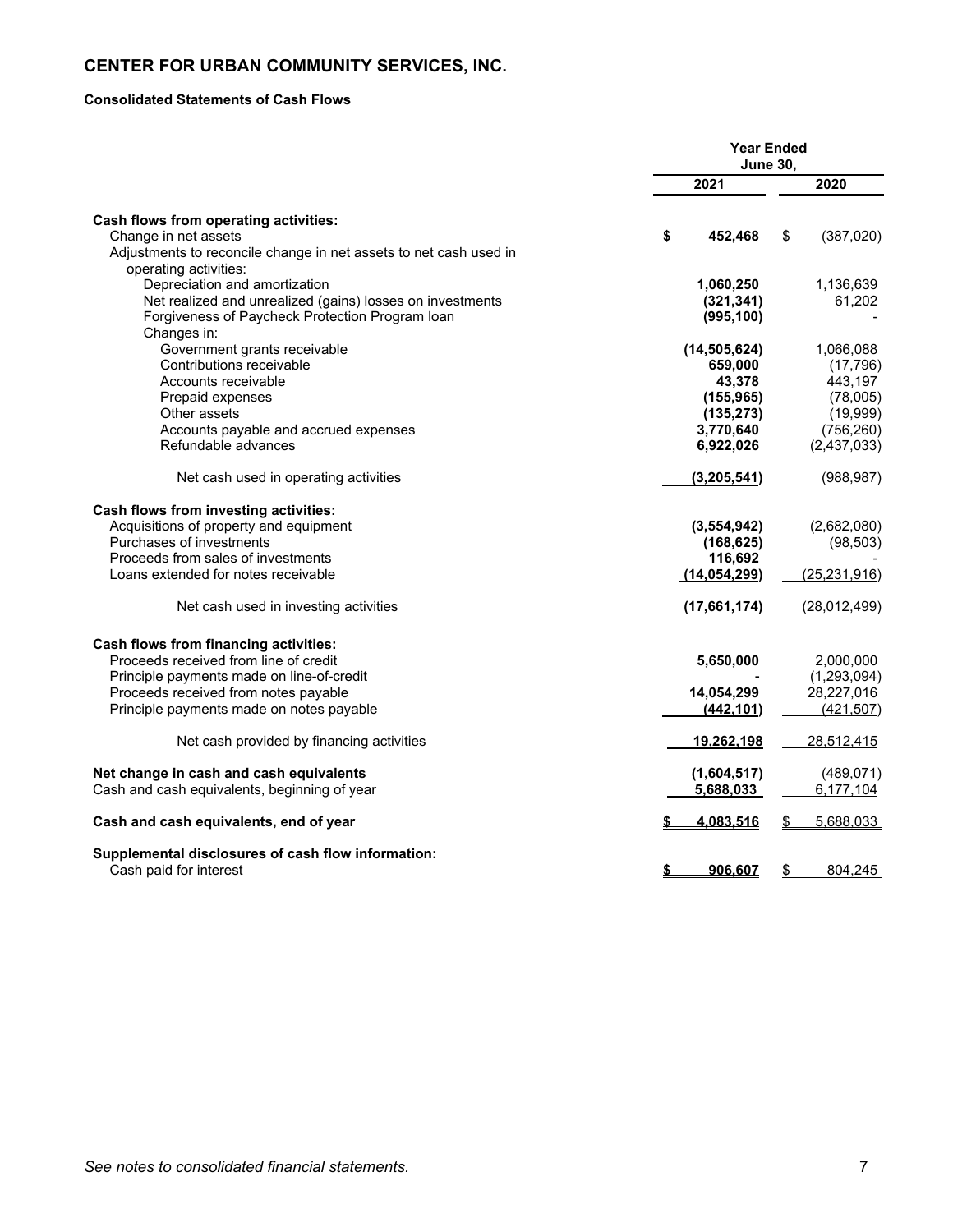#### **Notes to Consolidated Financial Statements June 30, 2020 and 2019**

## **NOTE A - THE ORGANIZATION AND ITS SIGNIFICANT ACCOUNTING POLICIES**

## **[1] The Organization:**

The accompanying consolidated financial statements include the financial positions and changes in net assets and cash flows of the Center for Urban Community Services, Inc. (the "Center"), CUCS Housing Development Fund Corporation II ("CUCS-HDFC II"), CUCS Housing Development Fund Corporation III ("CUCS-HDFC III"), CUCS Housing Development Fund Corporation IV ("CUCS-HDFC IV"), CUCS Initiatives, Inc. ("Initiatives"), and Janian Medical Care P.C. (the "PC"), the six of which are described below. As used herein, the term "CUCS" refers to the six entities, collectively.

The Center was incorporated in the State of New York in 1994 as a tax-exempt, not-for-profit organization, with its primary purpose being to create comprehensive, effective housing and service programs for homeless and low-income people, particularly those suffering from serious mental illness, HIV/AIDS, and other disabling conditions. CUCS sponsors 20 service sites throughout Manhattan, Brooklyn and the Bronx, which include (i) transitional living communities; (ii) an outreach program; (iii) a job training and employment program; (iv) a training, consultation and housing information services department; (v) a permanent supportive housing program; and (vi) psychiatric outreach to the homeless.

CUCS-HDFC II is a not-for-profit corporation, incorporated in the State of New York, which was formed in February 2008 for the development of low-income housing. As described in Note F[1], CUCS-HDFC II is the sole owner of Lenniger Residences, GP, Inc., which, in turn, owns a small percentage of a limited partnership.

CUCS-HDFC III is a not-for-profit corporation, incorporated in the State of New York, which was formed in August 2012 for the development of low-income housing in the Bronx. As described in Note F[2], CUCS-HDFC III is the sole owner of Arthur Avenue Residences, GP, Inc., which, in turn, owns a small percentage of a limited partnership.

CUCS-HDFC IV is a not-for-profit corporation, incorporated in the State of New York, which was formed in March 2017 for the development of low-income housing. As described in Note F[3], CUCS-HDFC IV is the sole owner of CUCS West 127th Street MM Inc., GP, Inc., which, in turn, owns a small percentage of a limited liability company.

Initiatives is a not-for-profit corporation, incorporated in the State of New York, which was formed in August 2005 and commenced operations in fiscal year 2007. Initiatives was formed for the purpose of providing relief to the poor, distressed, and underprivileged through development in impoverished neighborhoods in the City of New York.

The PC is a not-for-profit corporation, incorporated in the State of New York, which was formed in 2012 to provide an updated legal, administrative and management structure to support and streamline ongoing operations and to allow for the expansion of primary health-care services.

The CUCS entities described above are exempt from federal income taxes under the provisions of Section 501(c)(3) of the U.S. Internal Revenue Code and from state and local taxes under comparable laws.

All inter-entity amounts have been eliminated in consolidation.

## **[2] Basis of accounting:**

The consolidated financial statements of CUCS have been prepared using the accrual basis of accounting and conform to accounting principles generally accepted in the United States of America ("U.S. GAAP") as applicable to not-for-profit organizations.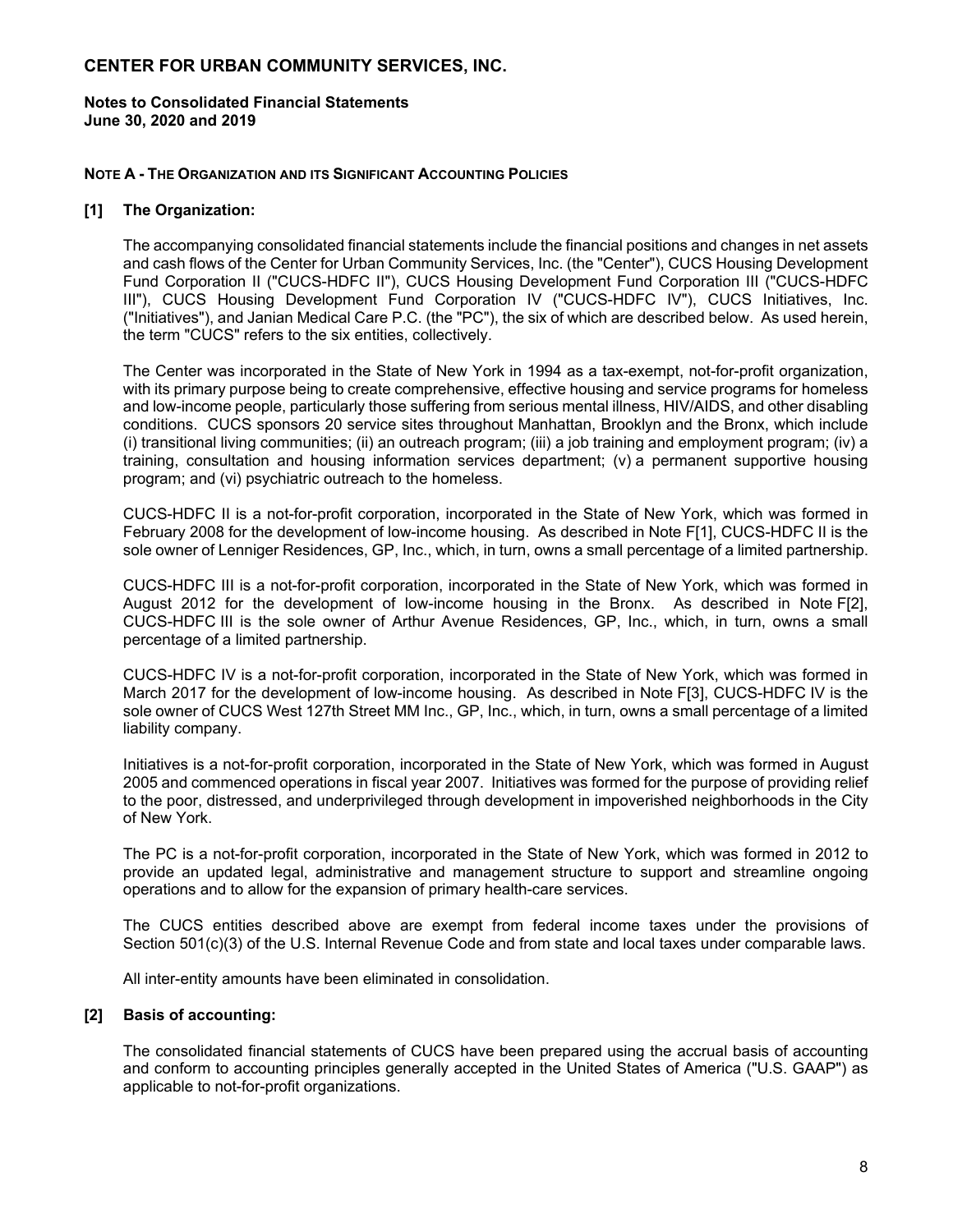#### **Notes to Consolidated Financial Statements June 30, 2021 and 2020**

## **NOTE A - THE ORGANIZATION AND ITS SIGNIFICANT ACCOUNTING POLICIES (CONTINUED)**

## **[3] Use of estimates:**

The preparation of financial statements in conformity with U.S. GAAP requires management to make estimates and assumptions that affect the reported amount of assets, liabilities, revenues and gains, and expenses, as well as disclosure of contingent assets and liabilities. Actual results could differ from those estimates.

## **[4] Cash and cash equivalents:**

CUCS considers highly liquid financial investments, purchased with a maturity of three months or less, to be cash equivalents, except for balances in money-market funds held in the investment portfolio.

## **[5] Investments:**

CUCS's investments in mutual funds are reported at their fair values in the consolidated statements of financial position based on quoted market prices. Cash and cash equivalents held part of the investment portfolio and are also included in the balance reported as investments.

Investment transactions are recorded on a trade-date basis. Realized gains and losses on investments sold, and unrealized appreciation and depreciation on investments held, are reported in the consolidated statements of activities as increases or decreases in net assets without donor restrictions, unless their use is with donor restrictions through donor stipulation. Realized gains and losses on investments are determined by comparison of the average cost of acquisition to proceeds at the time of disposition. Unrealized gains and losses on investments are determined by comparing the investment's cost to the fair value at the end of each fiscal year. The earnings from dividends and interest are recognized when earned.

CUCS's investments, in general, are subject to various risks, such as interest-rate, market, and credit risks. Due to the level of risk associated with certain investment vehicles, it is at least reasonably possible that changes in the values of those securities could occur in the near term and that such changes could materially affect the amounts reported in the consolidated financial statements.

## **[6] Property and equipment:**

Property and equipment are reported at their original costs at the date of acquisition, less accumulated depreciation or amortization. Building and leasehold improvements are capitalized and amortized using the straight-line method over the remaining lease term or the useful lives of the improvements, whichever is shorter. Minor costs for repairs and maintenance are expensed as incurred. Depreciation for property and equipment purchased by CUCS at amounts greater than \$2,500 is calculated using the straight-line method over the estimated useful lives of the assets, which range from 20 to 50 years for buildings and improvements, and 3 to 20 years for furniture and fixtures, and equipment. Land is not depreciated.

Management evaluates the recoverability of the investment in long-lived assets on an ongoing basis and recognizes any impairment in the year of determination. There were no triggering events during fiscal years 2021 and 2020 requiring management to test for impairment that would require any adjustments to property and equipment. However, it is reasonably possible that relevant conditions could change in the near term and necessitate a change in management's estimate of the recoverability of these assets.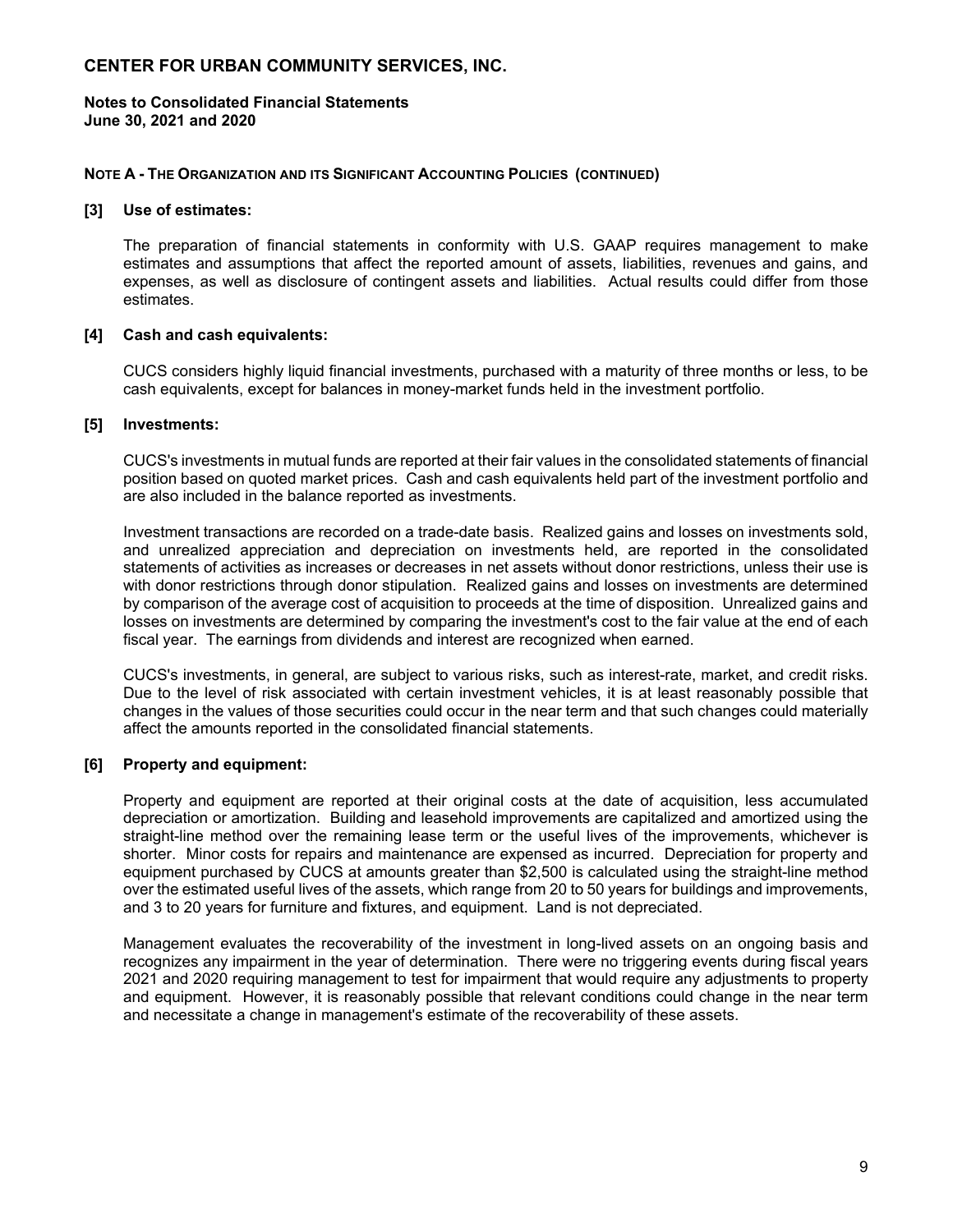#### **Notes to Consolidated Financial Statements June 30, 2021 and 2020**

## **NOTE A - THE ORGANIZATION AND ITS SIGNIFICANT ACCOUNTING POLICIES (CONTINUED)**

## **[7] Paycheck Protection Program loan payable:**

On March 27, 2021, Congress enacted the Coronavirus Aid, Relief, and Economic Security ("CARES") Act. The Paycheck Protection Program ("PPP") established by the CARES Act, implemented by the U.S. Small Business Administration ("SBA"), provided businesses, including certain not-for-profit organizations, with funds to pay payroll and other costs during the coronavirus ("COVID-19") outbreak.

There are two acceptable methods for accounting for the PPP funds received under the CARES Act. Entities can elect to treat the funds as a loan or as a conditional contribution. During fiscal year 2020, CUCS applied for and received a PPP loan. CUCS elected to record these PPP funds as a loan under the Financial Accounting Standards Board's (the "FASB") Accounting Standards Codification ("ASC") 470, *Debt*. During fiscal year 2021, CUCS was notified that its PPP loan was forgiven and, accordingly, that amount has been reflected as a gain on loan forgiveness within the consolidated statements of activities for the fiscal year ended June 30, 2021 (see Note E).

## **[8] Net assets:**

The net assets of CUCS and changes therein are classified and reported as follows:

*(i) Net assets without donor restrictions:*

Net assets without donor restrictions represents those resources for which there are no donor-imposed restrictions and may be used for the general activities of CUCS. The Board of Directors has designated \$2,032,707 and \$1,659,433 of net assets without donor restriction in fiscal years 2021 and 2020, respectively, to be maintained as a special operating reserve. Income generated by the special reserve may be used for general operations. Also included within the special operating reserve are amounts of \$554,960 and \$453,050 as of June 30, 2021 and 2020, respectively, for the George Brager Memorial Scholarship Fund.

*(ii) Net assets with donor restrictions:* 

Net assets with donor restrictions represent those resources that are subject to donor-imposed restrictions, such as specific purposes and/or specific period of time. When a donor restriction expires, that is, when a stipulated time restriction ends, or a purpose restriction is accomplished, net assets with donor restrictions are reclassified to net assets without donor restrictions and are reported in the consolidated statements of activities as "net assets released from restrictions." It is the policy of CUCS that donations, the restriction of which are satisfied in the year of donation, appear in the category of net assets without donor restrictions.

## **[9] Revenue recognition:**

*(i) Grants and contracts:* 

Revenue from grants and contracts is recognized when costs are earned through the performance of services. The asset "grants receivable" is derived from revenues earned when the grantor or contractor's specified conditions have been met by requisite actions of CUCS's management or necessary events have taken place. The liability "refundable advances" is derived when assets for conditional grants and contracts are received prior to the satisfaction of those conditions (see Note G).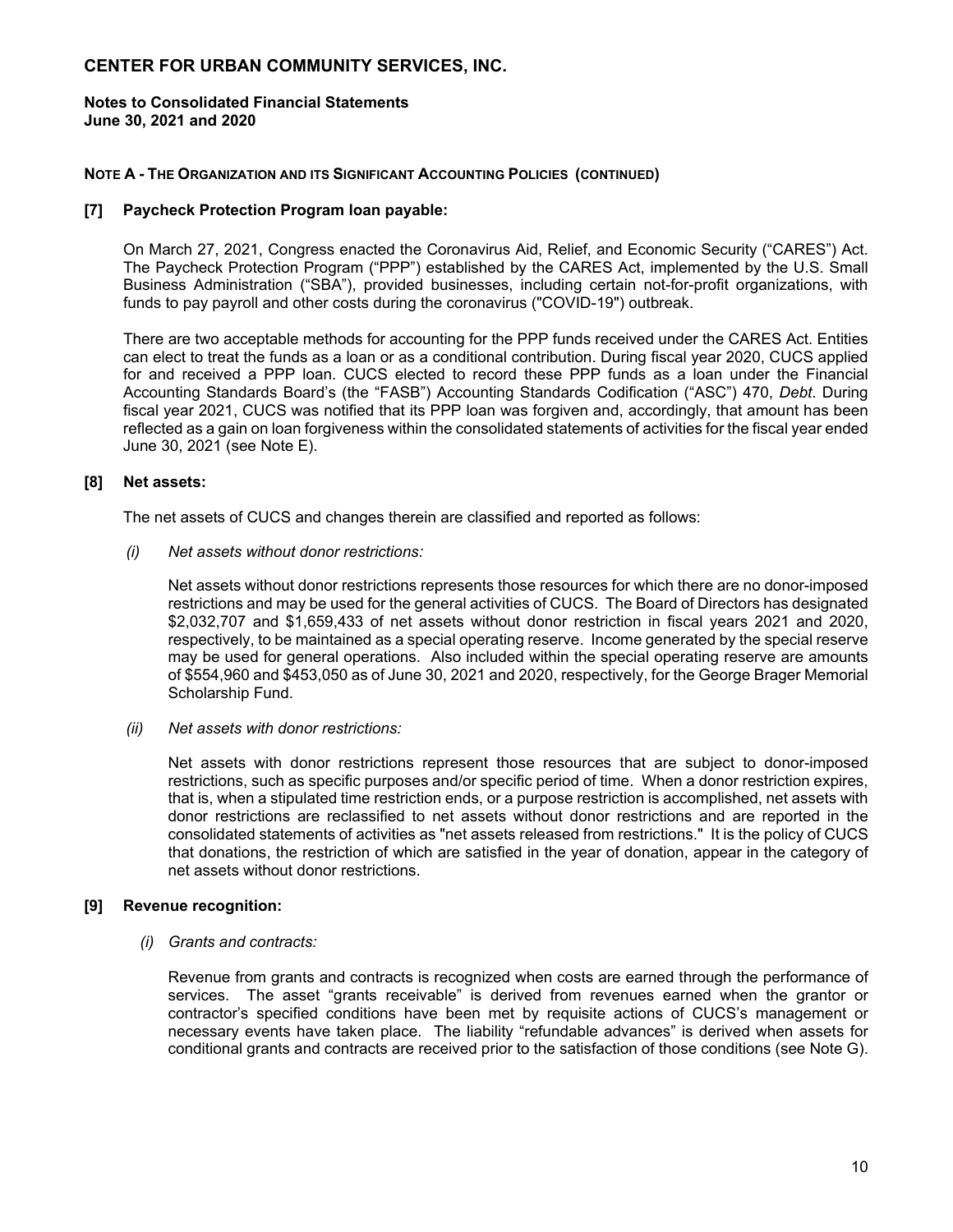#### **Notes to Consolidated Financial Statements June 30, 2021 and 2020**

## **NOTE A - THE ORGANIZATION AND ITS SIGNIFICANT ACCOUNTING POLICIES (CONTINUED)**

## **[9] Revenue recognition: (continued)**

*(ii) Contributions:* 

Contributions to CUCS are recognized as revenue upon the receipt either of cash or other assets, or of unconditional pledges. Gifts of goods and equipment are reported as without donor restrictions unless explicit donor stipulations specify how the donated assets are to be used, and gifts of cash or other assets that must be used to acquire long-lived assets are reported as with donor restrictions. In the absence of explicit donor stipulations about the length of time for which long-lived assets must be maintained, CUCS reports expirations of donor restrictions when the donated or acquired long-lived assets are placed in service. Contributions are reported as "with donor restrictions" if they are received with donor stipulations or time considerations as to their use. Conditional contributions are not recorded as revenue until the donor's specified conditions have been met by requisite actions of CUCS's management or necessary events have taken place; if assets for conditional contributions are received prior to the satisfaction of those conditions, they would be recognized in the consolidated statements of financial position as funds received in advance. Contributions to be received over periods longer than a single year are discounted to present value, at an interest rate commensurate with the risk involved.

Gross proceeds paid by attendees at special events held as fundraising activities represents contribution revenue as well as the payment of the direct cost of the benefit received by the attendees at the event. Special event income is reported net of the direct benefit to donors. Special event revenues, other than contributions, applicable to a current year are recognized as revenue in the year a special event takes place. Special event revenue received for a future year's event is deferred and recognized when the event takes place. CUCS did not have any fundraising events in fiscal years 2021 and 2020.

Donated services are recognized in the financial statements if the services: (i) create or enhance nonfinancial assets or require specialized skills; (ii) are provided by individuals possessing these skills; and (iii) would typically need to be acquired if not provided by donation. Accordingly, donated services are recorded as support at their estimated fair value at the dates of donation and are reported as both contributions and offsetting expenses in the consolidated statements of activities. CUCS did not receive any donated services in fiscal years 2021 and 2020.

*(iii) Revenue from Contracts with Customers:* 

CUCS recognizes revenue when, or as, performance obligations are satisfied associated with contracts with customers. Revenue is measured as the amount of consideration CUCS expects to receive in exchange for providing services to customers rendered in accordance with contractual provisions. The primary source of revenue from contracts with customers for CUCS is program service fees. Program service fees relating to the current year are recognized as revenue in the current year.

## **[10] Measurement of operations:**

CUCS includes in its definition of operations, all revenues and expenses that are an integral part of its programs and supporting activities. Gain on loan forgiveness is recognized as a part of non-operating activities.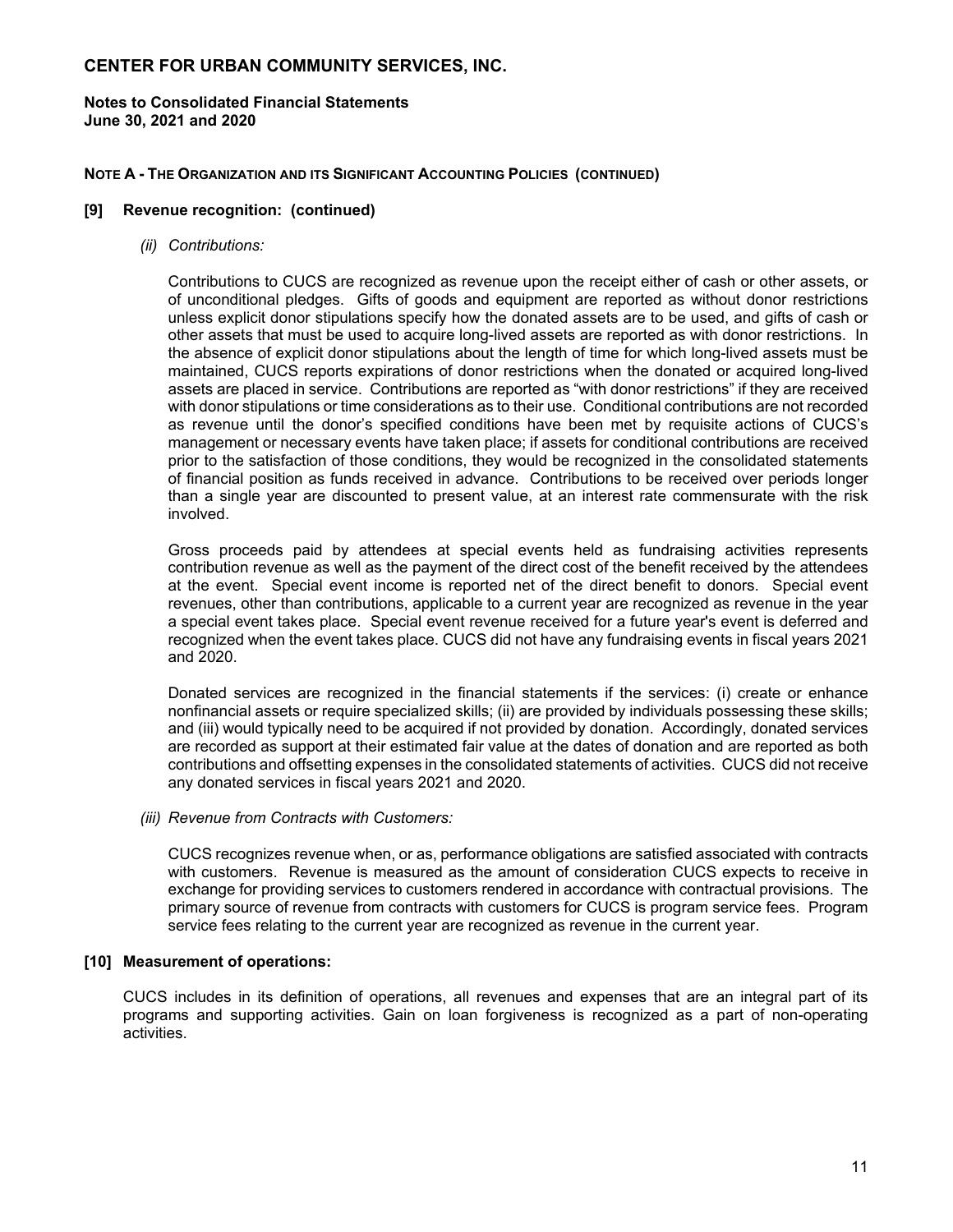#### **Notes to Consolidated Financial Statements June 30, 2021 and 2020**

## **NOTE A - THE ORGANIZATION AND ITS SIGNIFICANT ACCOUNTING POLICIES (CONTINUED)**

## **[11] Functional allocation of expenses:**

The costs of providing CUCS's various program and support services have been summarized on a functional basis in the consolidated statements of activities. The consolidated statements of functional expenses present expenses by function and natural classification. Accordingly, direct costs have been functionalized within the program and supporting services based on the nature of the expense. Natural expenses attributable to more than one functional expense category have been allocated among the programs and supporting services based on square footage and certain allocations of resources utilized. The expenses that are allocated include salaries and benefits, occupancy, repairs and maintenance, and supplies and materials.

## **[12] Income taxes:**

CUCS is subject to the provisions of the FASB's ASC Topic 740, *Income Taxes*, relating to accounting and reporting for uncertainty in income taxes. Because of CUCS's general tax-exempt status, management believes ASC Topic 740 has not had, and is not anticipated to have, a material impact on CUCS's consolidated financial statements.

## **[13] Adoption of accounting principles:**

## *(i) Revenue from Contracts with Customers:*

In May 2014, the FASB issued Accounting Standards Update ("ASU") No. 2014-09, *Revenue from Contracts with Customers (Topic 606)*, which outlines a single comprehensive model for entities to use in accounting for revenue arising from contracts with customers and supersedes most current revenue recognition guidance, including industry specific guidance. ASU 2014-09 requires an entity to recognize revenue depicting the transfer of goods or services to customers in an amount that reflects the consideration to which the entity expects to be entitled in exchange for those goods or services. The standard permits the use of either the retrospective or cumulative effect transition method. The standard is effective for fiscal years beginning after December 15, 2019, and accordingly, CUCS adopted this pronouncement for its fiscal year ended June 30, 2021 on the retrospective basis. Analysis of the various provisions of this standard resulted in no significant changes in the way CUCS recognized revenue, and therefore no changes to the previously issued audited consolidated financial statements were required on a retrospective basis.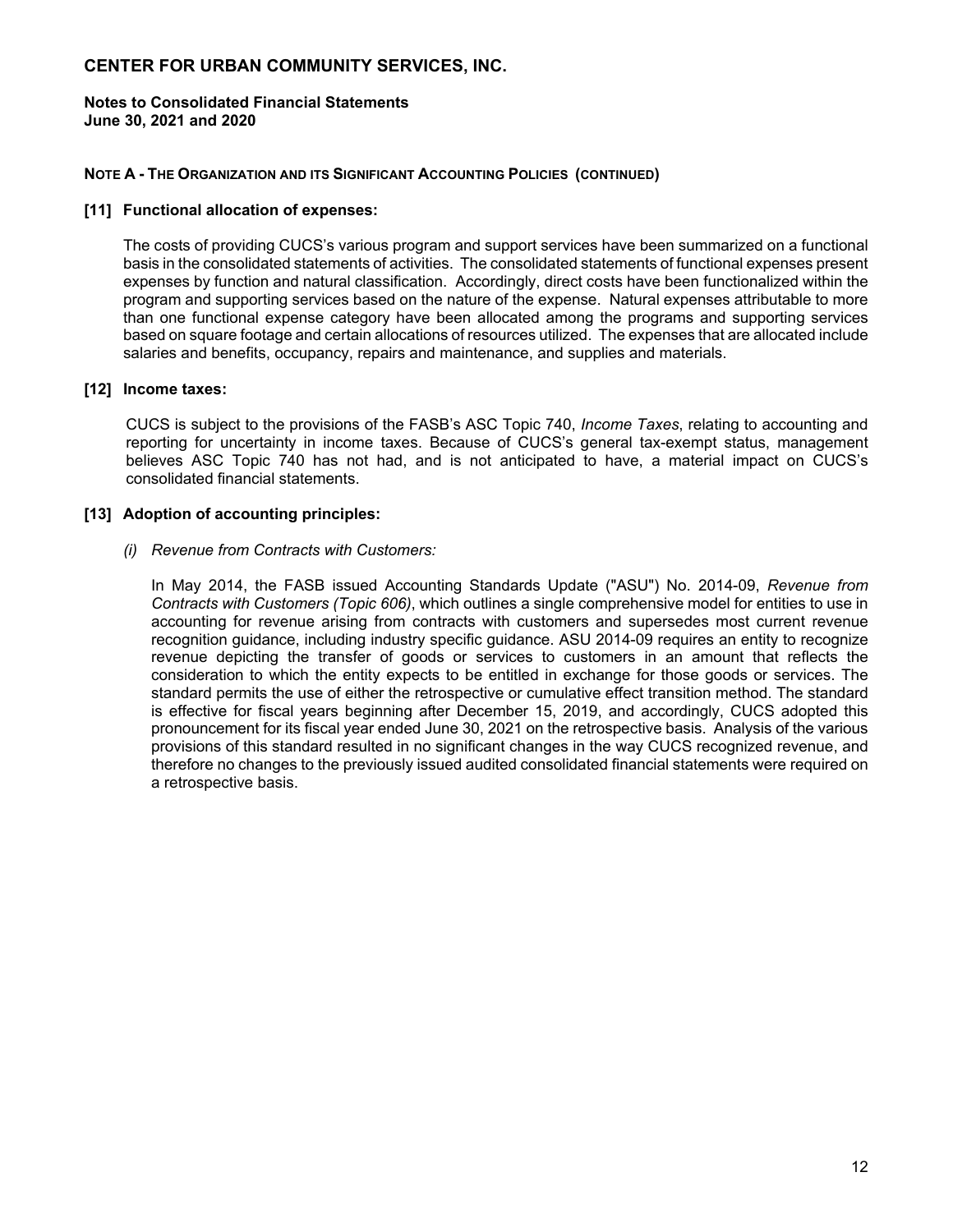#### **Notes to Consolidated Financial Statements June 30, 2021 and 2020**

## **NOTE A - THE ORGANIZATION AND ITS SIGNIFICANT ACCOUNTING POLICIES (CONTINUED)**

## **[14] Upcoming accounting pronouncements:**

*(i) Accounting Updates to Presentation and Disclosures by Not-for-Profit Entities for Contributed Nonfinancial Assets:* 

In September 2020, the FASB issued ASU 2020-07, *Not-for-Profit Entities (Topic 958): Presentation and Disclosures by Not-for-Profit Entities for Contributed Nonfinancial Assets*, intended to improve transparency in the reporting of contributed nonfinancial assets, also known as gifts in-kind, for not-for-profit organizations. The ASU requires a not-for-profit organization to present contributed nonfinancial assets as a separate line item in the consolidated statements of activities, apart from contributions of cash or other financial assets. For each category of contributed nonfinancial assets recognized, not-for-profit organizations will need to disclose: (i) qualitative information about whether the contributed nonfinancial assets were either monetized or utilized during the reporting period. If utilized, a description of the programs or other activities in which those assets were used; (ii) the not-for-profit's policy (if any) about monetizing rather than utilizing contributed nonfinancial assets; (iii) a description of any donor-imposed restrictions associated with the contributed nonfinancial assets; (iv) the valuation techniques and inputs used to arrive at a fair value measure, in accordance with the requirements in *Topic 820, Fair Value Measurement*, at initial recognition; and (v) the principal market (or most advantageous market) used to arrive at a fair value measure, if it is a market in which the recipient entity is prohibited by a donor imposed restriction from selling or using the contributed nonfinancial assets. The amendments in this ASU will be applied on a retrospective basis and are effective for annual reporting periods beginning after June 15, 2021. CUCS is currently evaluating the effect that this new guidance will have on the consolidated financial statements and related disclosures.

*(ii) Leases:* 

In February 2016, the FASB issued its lease accounting guidance in ASU 2016-02, *Leases*. ASU 2016- 02 will require lessees to recognize for all leases (with terms of more than 12 months) at the commencement date the following: a) a lease liability, which is a lessee's obligation to make lease payments arising from a lease, measured on a discounted basis, and b) a right-of-use-asset, which is an asset that represents the lessee's right to use, or control the use of, a specified asset for the lease term. The new lease guidance also simplified the accounting for sale and leaseback transactions, primarily because lessees must recognize lease assets and lease liabilities. Lessees will no longer be provided with a source of offbalance sheet financing. As a result of recent deferrals due to COVID-19, ASU 2016-02 will be effective for private not-for-profit organizations for fiscal years beginning after December 15, 2021. CUCS is currently evaluating the effect that this new guidance will have on the consolidated financial statements and related disclosures.

## **[15] Subsequent events:**

CUCS has evaluated subsequent events through April 7, 2022, the date on which the consolidated financial statements are available to be issued.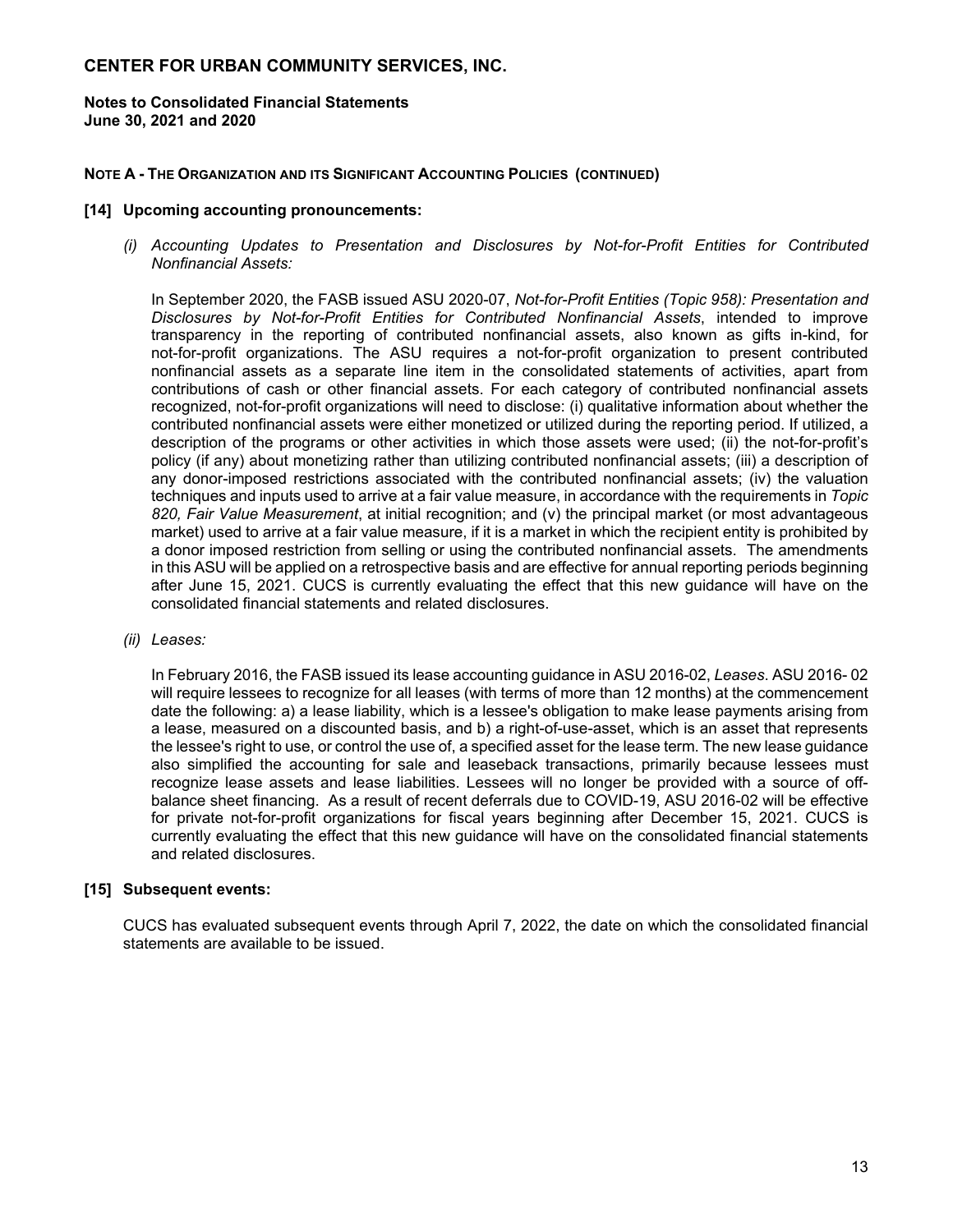## **Notes to Consolidated Financial Statements June 30, 2021 and 2020**

## **NOTE B - RECEIVABLES**

## **[1] Government grants receivable:**

At each fiscal year-end, amounts due to CUCS from governmental agencies, in support of client services and under the terms of agreements with various federal and City of New York agencies, were as follows:

|                                        | <b>June 30,</b>         |                 |  |  |
|----------------------------------------|-------------------------|-----------------|--|--|
|                                        | 2021                    | 2020            |  |  |
| Medicaid                               |                         | 130,267<br>- \$ |  |  |
| New York City<br><b>New York State</b> | 42,622,424<br>3.058.640 | 31,045,173      |  |  |
|                                        | \$45.681.064            | \$31,175,440    |  |  |

Management periodically evaluates the collectability of government grants made, and accordingly, based on prior history, management considers these receivables to be fully collectible; accordingly, no allowance for doubtful amounts has been established (see Note L).

#### **[2] Contributions receivable:**

Unconditional amounts pledged to CUCS, but not yet collected as of the fiscal year-end, have been recorded as contributions receivable. At June 30, 2021 and 2020, contributions receivable of \$363,000 and \$1,022,000, respectively, were estimated to be collected in the subsequent fiscal year.

Management periodically evaluates the collectability of contributions made, and accordingly, considers all contributions to be fully collectible; accordingly, no allowance for doubtful amounts has been established.

## **[3] Accounts receivable:**

At each fiscal year-end, accounts receivable consisted of amounts due to CUCS for exchange-type transactions. All amounts are due within one year. Based on management's past experience, management periodically evaluates the collectability of its accounts receivables made, and accordingly, no amounts were reserved as uncollectible in either fiscal year 2021 or fiscal year 2020.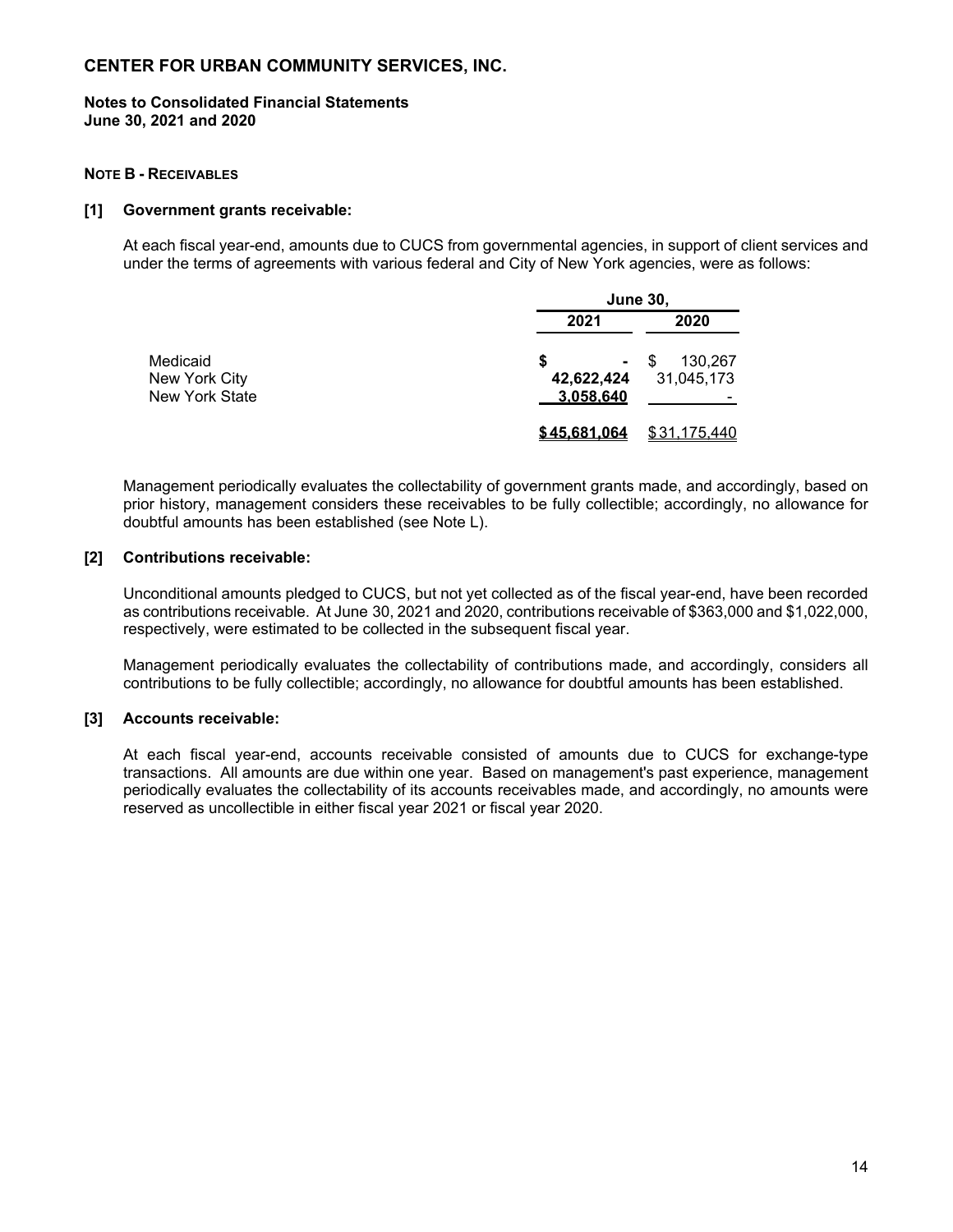#### **Notes to Consolidated Financial Statements June 30, 2021 and 2020**

## **NOTE C - INVESTMENTS**

At each fiscal year-end, investments consisted of the following:

|                                    | <b>June 30,</b>       |                                        |                            |                                  |  |  |
|------------------------------------|-----------------------|----------------------------------------|----------------------------|----------------------------------|--|--|
|                                    |                       | 2021                                   |                            | 2020                             |  |  |
|                                    | <b>Fair Value</b>     | Cost                                   | <b>Fair Value</b>          | Cost                             |  |  |
| Money-market funds<br>Mutual funds | S<br><u>1.917.393</u> | $115,314$ \$ $115,314$ \$<br>1.641.749 | 79,743<br><u>1,579,690</u> | 79.743<br>S.<br><u>1,625,387</u> |  |  |
|                                    | \$2,032,707           | \$1,757,063                            | 1,659,433<br>\$            | \$ 1,705,130                     |  |  |

During each fiscal year, investment income consisted of the following:

|                                                         |                         | <b>Year Ended</b><br><b>June 30,</b> |
|---------------------------------------------------------|-------------------------|--------------------------------------|
|                                                         | 2021                    | 2020                                 |
| Interest and dividends<br>Net unrealized gains (losses) | 43,498<br>\$<br>321,341 | 70,714<br>\$<br>(61, 202)            |
|                                                         | 364.839                 | 9.512                                |

The FASB's ASC Topic 820, *Fair Value Measurements*, establishes a three-level valuation hierarchy of fair-value measurements. These valuation techniques are based upon observable and unobservable inputs. Observable inputs reflect market data obtained from independent sources, while unobservable inputs reflect market assumptions. These two types of inputs create the following fair-value hierarchy:

- Level 1: Valuations are based on observable inputs that reflect quoted market prices in active markets for those investments, or similar investments, at the reporting date.
- Level 2: Valuations are based on (i) quoted prices for similar investments, in active markets, or (ii) quoted prices for those investments, or similar investments, in markets that are not active, or (iii) pricing inputs other than quoted prices that are directly or indirectly observable at the reporting date.
- Level 3: Valuations are based on pricing inputs that are unobservable and include situations where there is little, if any, market activity for the investments or the investments cannot be independently valued.

The availability of market data is monitored to assess the appropriate classification of financial instruments within the fair value hierarchy. Changes in economic conditions or valuation techniques may require the transfer of financial instruments from one level to another. The investments held by CUCS at each fiscal year-end are Level 1 investments.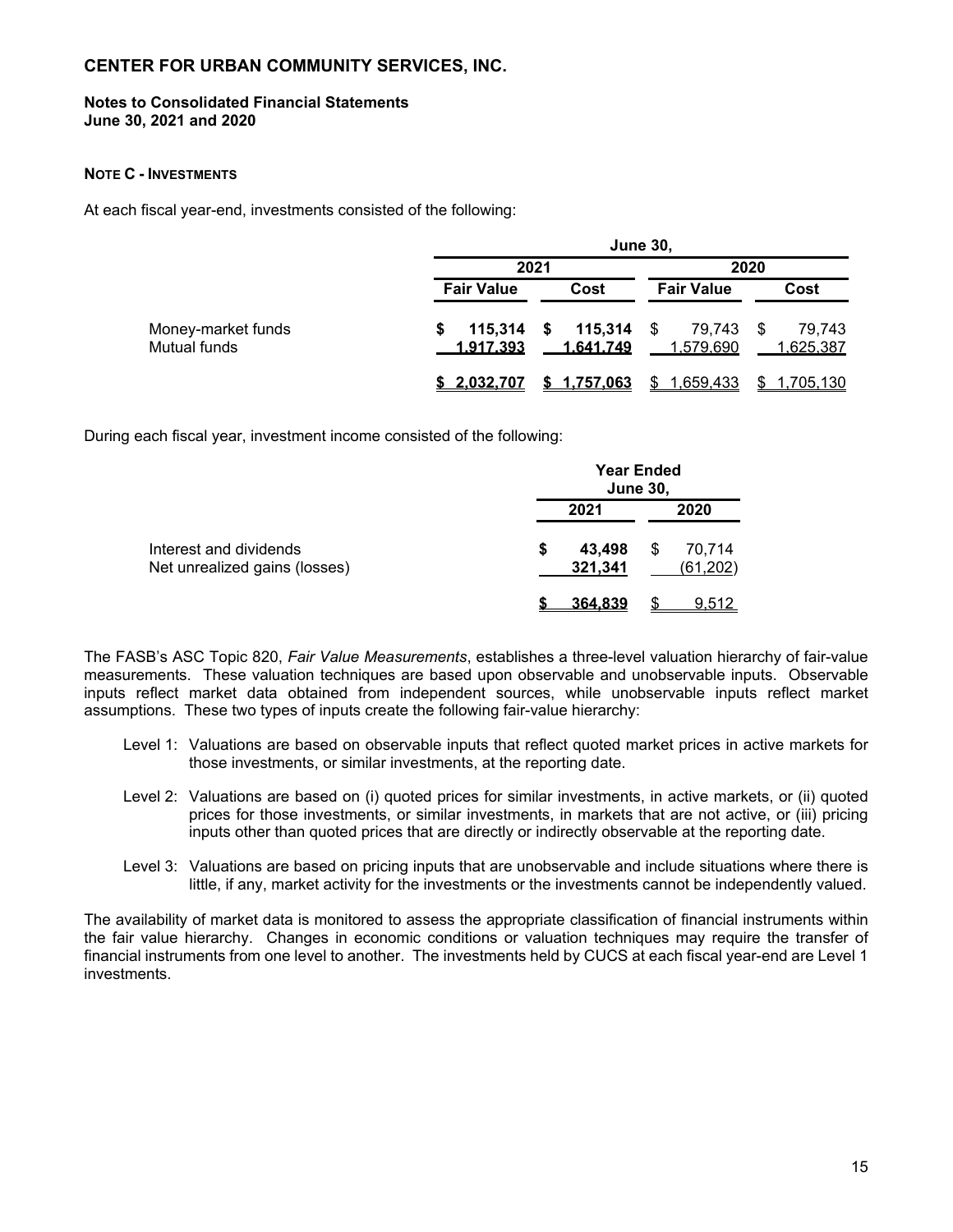## **Notes to Consolidated Financial Statements June 30, 2021 and 2020**

## **NOTE D - PROPERTY AND EQUIPMENT**

At each fiscal year-end, property and equipment consisted of the following:

|                                                                          | <b>June 30.</b>                                         |    |                                                 |  |
|--------------------------------------------------------------------------|---------------------------------------------------------|----|-------------------------------------------------|--|
|                                                                          | 2021                                                    |    | 2020                                            |  |
| Land<br>Building and improvements<br>Furniture and fixtures<br>Equipment | \$<br>1,340,640<br>26,285,318<br>1,217,550<br>2.401.339 | \$ | 1.340.640<br>26,285,318<br>967,600<br>2.226.338 |  |
| Less: accumulated depreciation                                           | 31,244,847<br>(8.530.992)                               |    | 30,819,896<br>(7.470.742)                       |  |
| Construction-in-progress                                                 | 22,713,855<br>5.664.434                                 |    | 23,349,154<br>2.534.443                         |  |
|                                                                          | <u>28.378.289</u>                                       |    | 25,883,597                                      |  |

## **NOTE E - NOTES PAYABLE**

At each fiscal year-end, notes payable consisted of the following:

| $1000$ $\mu$ $1000$ $\mu$ $1000$ $\mu$ $1000$ $\mu$ $1000$ $\mu$ $1000$ $\mu$ $1000$                                                                                                                                                                                                                                                                                                          |                 | <b>June 30,</b>            |
|-----------------------------------------------------------------------------------------------------------------------------------------------------------------------------------------------------------------------------------------------------------------------------------------------------------------------------------------------------------------------------------------------|-----------------|----------------------------|
|                                                                                                                                                                                                                                                                                                                                                                                               | 2021            | 2020                       |
| PPP loan to Janian, bearing interest at 1.00%<br>Nonprofit Finance Fund to CUCS, interest free, due December 2022                                                                                                                                                                                                                                                                             | \$<br>2,000,000 | 995,100<br>\$<br>2,000,000 |
| Build NYC Resource Corporation to Initiatives bearing interest at 4.35%,<br>requiring monthly principal and interest payments over 25 years, due in July 2029<br>New York City Department of Housing Preservation and Development<br>to CUCS-HDFC II, due on the 270th day following substantial completion<br>of the project and converted from a construction loan to a permanent loan (see | 5,248,619       | 5,433,192                  |
| Note $F[1]$                                                                                                                                                                                                                                                                                                                                                                                   | 19,716,220      | 19,716,220                 |
| New York City Housing Development Corporation to CUCS-HDFC III, bearing<br>interest at 1.00%, due in June 2047 (see Note F[2])<br>New York City Housing Development Corporation to CUCS-HDFC III, bearing                                                                                                                                                                                     | 3,315,000       | 3,315,000                  |
| interest at 1.00%, due in June 2047 (see Note F[2])                                                                                                                                                                                                                                                                                                                                           | 7,020,000       | 7,020,000                  |
| New York City Housing Development Corporation to CUCS-HDFC III, bearing<br>interest at 1.00%, due in June 2047 (see Note F[2])<br>New York City Housing Development Corporation to CUCS-HDFC IV, bearing                                                                                                                                                                                      | 7,020,000       | 7,020,000                  |
| interest at 2.75%, due the day following substantial completion of the project<br>and converted from a construction loan to a permanent loan (see Note F[3])<br>Build NYC Resource Corporation to CUCS bearing interest at 4.15%, requiring                                                                                                                                                   | 56,694,465      | 42,640,166                 |
| monthly principal and interest payments over 25 years, due in September 2046                                                                                                                                                                                                                                                                                                                  | 4,280,883       | 4,374,223                  |
| Build NYC Resource Corporation to CUCS bearing interest at 4.15%, requiring<br>monthly principal and interest payments over 25 years, due in May 2048                                                                                                                                                                                                                                         | 8.364.554       | 8.528.742                  |
|                                                                                                                                                                                                                                                                                                                                                                                               | 113,659,741     | 101,042,643                |
| First Republic Bank, line-of-credit up to \$10,000,000, at prime rate plus 50 basis<br>points, which was 3.00 and 6.00% at June 30, 2021 and 2020, respectively, paid                                                                                                                                                                                                                         |                 |                            |
| monthly, due March 2022                                                                                                                                                                                                                                                                                                                                                                       | 7.650.000       | 2,000,000                  |
|                                                                                                                                                                                                                                                                                                                                                                                               | \$121,309,741   | \$103,042,643              |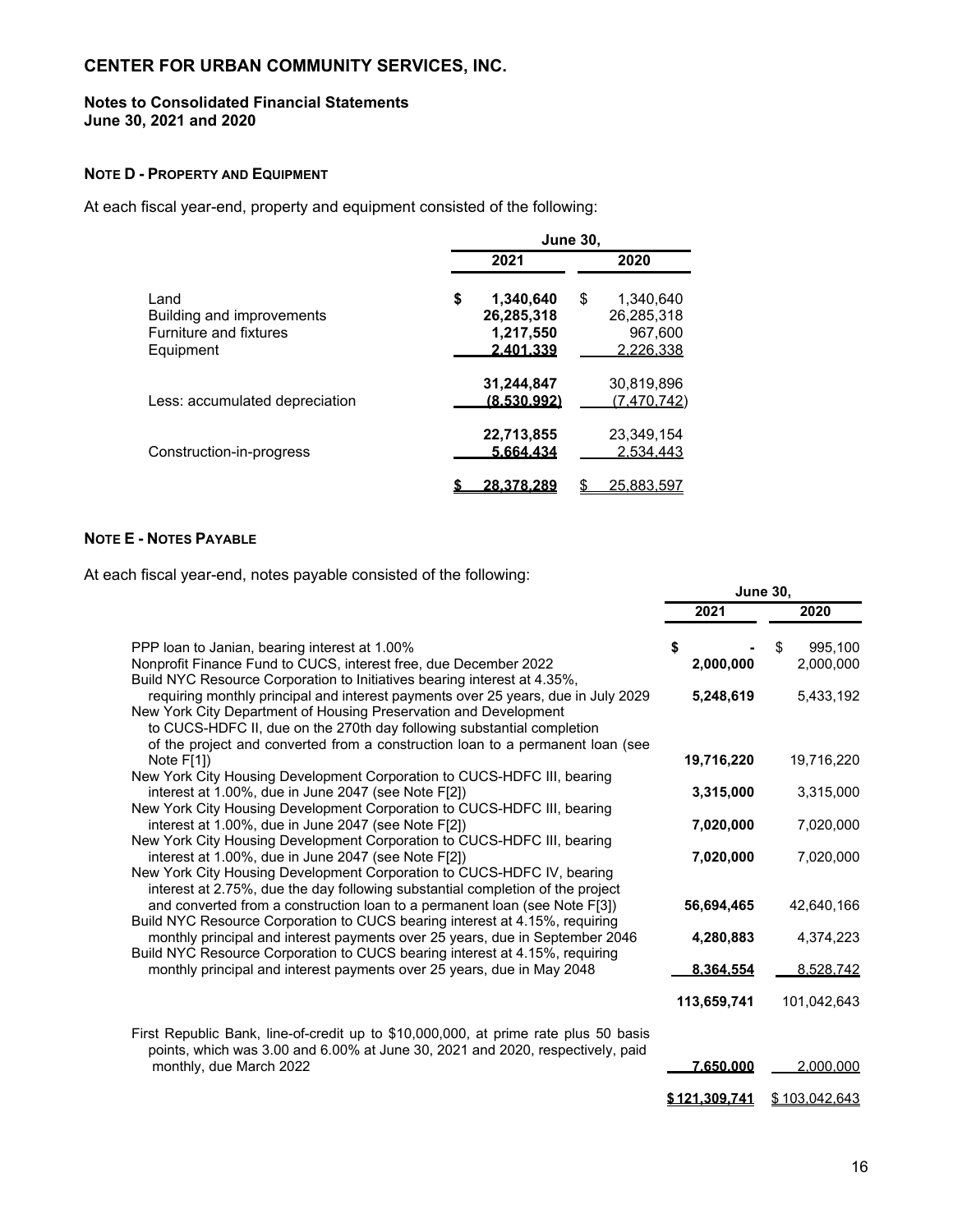## **Notes to Consolidated Financial Statements June 30, 2021 and 2020**

## **NOTE E - NOTES PAYABLE (CONTINUED)**

During fiscal year 2020, CUCS applied for and received a PPP loan in the amount of \$995,100. CUCS applied for forgiveness of this loan and received notification that the full amount had been forgiven by the SBA during fiscal year 2021.

CUCS incurred interest expense of \$906,607 and \$804,245 in fiscal years 2021 and 2020, respectively.

Certain covenants exist under the terms of these loans. As of June 30, 2021 and 2020, CUCS is not in violation of any of these covenants. Certain notes are secured by assets of CUCS related to the development of properties.

The principal payments due on notes payable in each of the five years subsequent to June 30, 2021 are as follows:

| <b>Year Ending</b><br><b>June 30,</b>             | <b>Principal</b>                                                             |
|---------------------------------------------------|------------------------------------------------------------------------------|
| 2022<br>2023<br>2024<br>2025<br>2026<br>2027-2048 | 4,788,007<br>\$<br>1,981,848<br>501,940<br>523,916<br>547,856<br>112,966,174 |
|                                                   | 121.309.741                                                                  |

## **NOTE F - RELATED-PARTY TRANSACTIONS**

At each fiscal year-end, notes receivable consisted of the following:

|                                                                                                                               | <b>June 30,</b>                          |                                                 |  |
|-------------------------------------------------------------------------------------------------------------------------------|------------------------------------------|-------------------------------------------------|--|
|                                                                                                                               | 2021                                     | 2020                                            |  |
| Lenniger L.P. (see Note F[1])<br>Arthur Avenue L.P. (see Note F[2])<br>CUCS West 127 <sup>th</sup> Street LLC (see Note F[3]) | \$19,721,204<br>19,519,452<br>56.694.465 | \$19,721,204<br>19,519,452<br><u>42,640,166</u> |  |
|                                                                                                                               | \$95,935,121                             | \$81,880,822                                    |  |

## **[1] Lenniger L.P.:**

In December 2009, Lenniger Residences, GP, Inc. ("Lenniger Inc.") was organized as a New York corporation to acquire, own, finance, construct, develop, lease, manage and operate real property owned by Lenniger Residences, L.P. ("Lenniger L.P."), a New York State limited partnership. The sole owner of Lenniger Inc. is CUCS-HDFC II. Lenniger Inc. is the general partner of Lenniger L.P. and holds a .01% interest in the partnership.

In May 2008, CUCS-HDFC II financed the purchase of 2013-2018 Hughes Avenue, The Bronx ("2013 Hughes Avenue"). In December 2009, beneficial title in 2013 Hughes Avenue was transferred to Lenniger L.P. in exchange for a mortgage note receivable.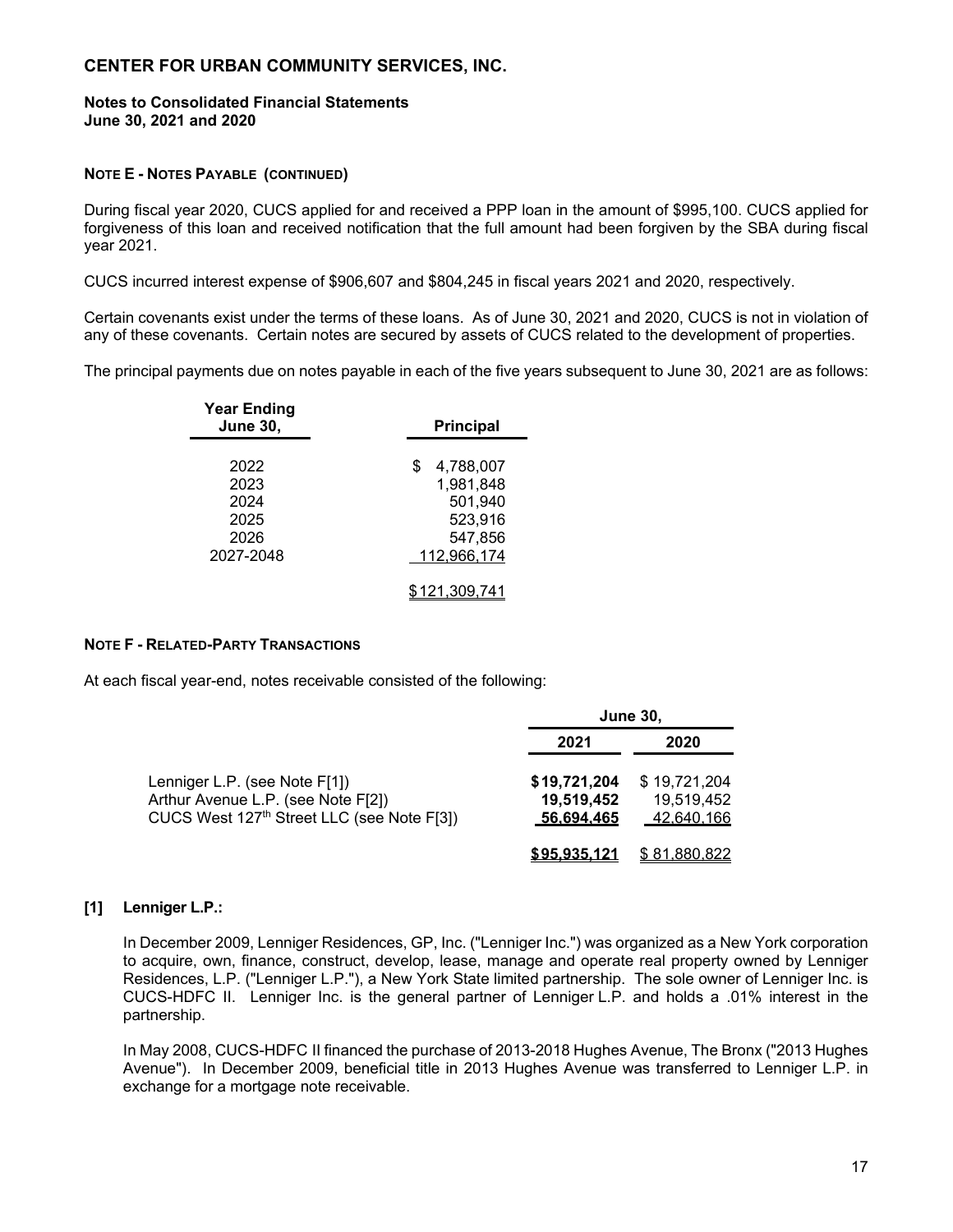#### **Notes to Consolidated Financial Statements June 30, 2021 and 2020**

## **NOTE F - RELATED-PARTY TRANSACTIONS (CONTINUED)**

## **[1] Lenniger L.P.: (continued)**

The project construction was financed through (i) a loan from the New York City Department of Housing Preservation and Development ("HPD") in the principal amount of \$20,039,954 (the "HPD Loan") that was funded with funds provided by (a) the federal HOME Investments Partnership Program for \$11,151,468, and (b) the American Recovery and Reinvestment Act of 2009 Tax Credit Assistance Program ("ARRA TCAP") program for \$8,888,486, (ii) an equity investment made by the limited partners of Lenniger L.P. in the amount of \$7,931,250, (iii) a grant from the New York State Energy Research and Development Authority ("NYSERDA") in the amount of \$40,000, and (iv) a private grant from Enterprise Green in the amount of \$25,000.

As a result of this financing, at June 30, 2021 and 2020, CUCS has reported, in the consolidated statements of financial position, a note receivable of \$19,721,204, in each fiscal year, due from Lenniger L.P. and a note payable of \$19,716,220 in each fiscal year, representing the existing drawdown on the HPD Loan.

## **[2] Arthur Avenue L.P.:**

In December 2013, Arthur Avenue Residences, GP, Inc. ("Arthur Avenue Inc.") was organized as a New York corporation to acquire, own, finance, construct, develop, lease, manage and operate real property owned by Arthur Avenue Residence, L.P. ("Arthur Avenue L.P."), a New York State limited partnership. The sole owner of Arthur Avenue Inc. is CUCS-HDFC III. Arthur Avenue Inc. is the general partner of Arthur Avenue L.P. and holds a .01% interest in the partnership.

In July 2012, CUCS-HDFC III financed the purchase of 2116-2128 Arthur Avenue, The Bronx ("Arthur Avenue") with a loan from the New York City Acquisition Fund, LLC ("NYCAF"). In December 2013, Arthur Avenue construction financing was obtained and the New York City Acquisition Fund, LLC financing was repaid.

In fiscal year 2015, CUCS also received a state aid grant from New York State Office of Mental Health ("OMH") in the amount of \$2,099,652, for the construction of the Arthur Avenue project, which was loaned to Arthur Avenue L.P. At June 30, 2021 and 2020, CUCS has reported in the consolidated statement of financial position a note receivable of \$2,099,652, due from Arthur Avenue L.P.

In fiscal year 2016, CUCS also received a grant from NYSERDA in the amount of \$129,600, in connection with the construction of the Arthur Avenue project, which was loaned to Arthur Avenue L.P. At June 30, 2021 and 2020, CUCS has reported in the accompanying consolidated statement of financial position a note receivable of \$64,800 due from Arthur Avenue L.P.

In May 2017, the project construction financing was converted to permanent financing and is now financed through (i) three loans from the New York City Housing Development Corporation in the principal amounts of \$3,315,000, \$7,020,000 and \$7,020,000, respectively, and (ii) a loan from the New York State Homeless Housing Assistance Corporation in the principal amount of \$3,825,000, and (iii) a grant from OMH in the principal amount of \$2,099,652.

As a result of this financing, at June 30, 2021 and 2020, CUCS has reported, in the consolidated statements of financial position, a note receivable of \$17,355,000 in each fiscal year, due from Arthur Avenue L.P., and notes payable totaling \$17,355,000, each year respectively, representing the project's permanent financing.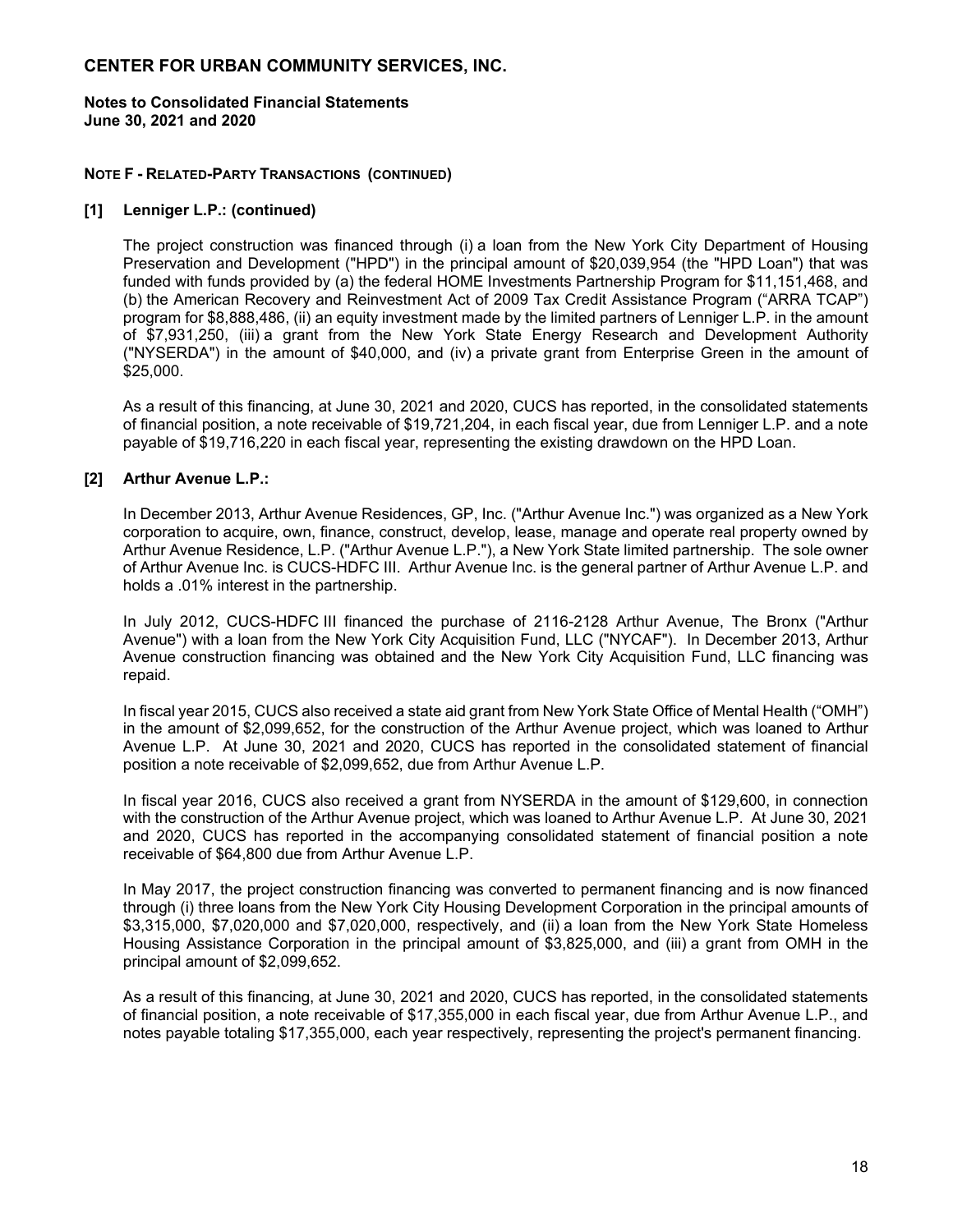#### **Notes to Consolidated Financial Statements June 30, 2021 and 2020**

## **NOTE F - RELATED-PARTY TRANSACTIONS (CONTINUED)**

## **[3] CUCS West 127th Street LLC:**

In April 2018, CUCS West 127th Street MM Inc. ("127th Street Inc.") was organized as a New York corporation to acquire, own, finance, construct, develop, lease, manage and operate real property owned by CUCS West 127th Street LLC ("127th Street LLC"), a New York State limited liability company. The sole owner of 127th Street Inc. is CUCS-HDFC IV. 127th Street Inc. is the managing member of 127th Street LLC and holds a .01% interest in the company.

In June 2018, the New York City Housing Development Corporation ("HDC") agreed to provide construction and permanent financing. The construction of the project will be financed through (i) three mortgage loans from HDC totaling approximately \$60,000,000, (ii) a mortgage loan from New York State Housing and Assistance Corporation of \$7,750,000, (iii) an equity investment of approximately \$14,000,000 by the taxcredit investor and (iv) various sponsor loans totaling approximately \$4,000,000. The total construction cost of the project is estimated to be \$86,000,000.During fiscal years 2021 and 2020, HDC distributed \$14,054,299 and \$25,231,915, respectively, to assist in the construction and permanent financing and is included as a note payable in the consolidated statement of financial position. In addition, CUCS-HDFC IV will convey beneficial title to the real property in exchange for an escalating note receivable based on construction costs of \$56,694,465 and \$42,640,166 in fiscal years 2021 and 2020, respectively, and is reported in the consolidated statements of financial position.

#### **NOTE G - REFUNDABLE ADVANCES**

CUCS has received funding relating to certain contracts and grants from various government agencies prior to CUCS performing the related services as required by those contracts. At June 30, 2021 and 2020, amounts relating to funds received in advance were \$24,390,812 and \$17,868,786, respectively.

## **NOTE H - NET ASSETS WITH DONOR RESTRICTIONS**

At both June 30, 2021 and 2020, respectively, there were no net assets with donor restrictions. During fiscal year 2020, \$2,200,000 of net assets with donor restrictions were released due to the satisfaction of program restrictions.

## **NOTE I - RETIREMENT PLANS**

The Center provides a defined-contribution section 403(b) plan for all full-time employees, and the PC provides a section 401(k) plan for its workers. Employer contributions are available to all employees after two full years of service. Total pension expense for fiscal years 2021 and 2020 was \$1,207,556 and \$1,102,265, respectively.

#### **NOTE J - SPECIAL-PURPOSE ENTITIES**

In fiscal years 2021 and 2020, the following entities of CUCS reported support and revenue and related expenses, which are subject to elimination in the consolidated financial statements, for each of its special purpose entities as follows:

|                                 | Year Ended June 30, 2021 |                              |                    | Year Ended June 30, 2020 |     |                          |
|---------------------------------|--------------------------|------------------------------|--------------------|--------------------------|-----|--------------------------|
|                                 | <b>Initiatives</b>       | PC.                          | <b>Initiatives</b> |                          | PC. |                          |
| Support and revenue<br>Expenses | 803.277<br>672.243       | \$11,411,316<br>\$10.872.671 |                    | 803.274<br>637.805       | \$. | \$9,420,670<br>9.820.921 |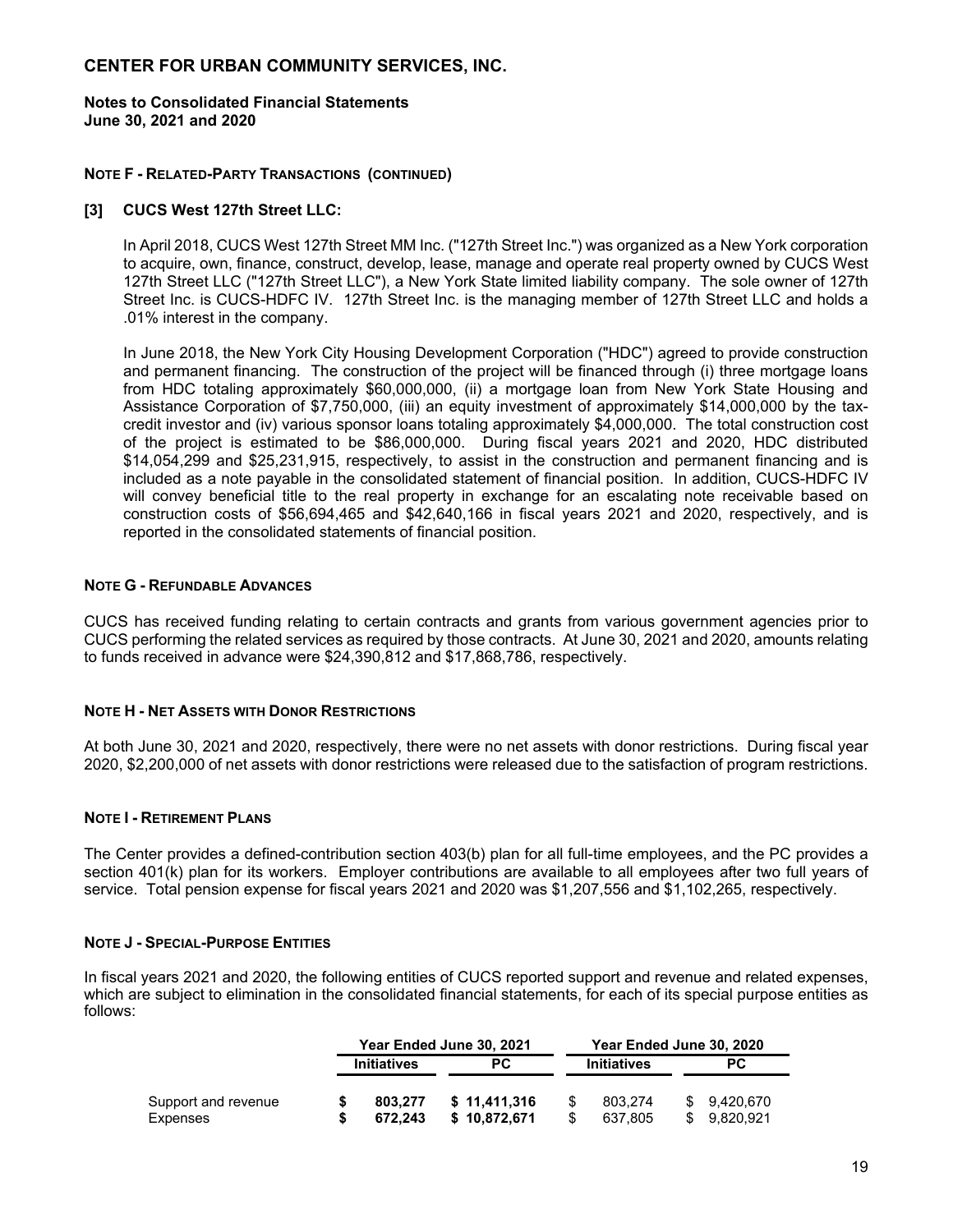#### **Notes to Consolidated Financial Statements June 30, 2021 and 2020**

## **NOTE K - CLIENT/REPRESENTATIVE PAYEE ACCOUNT**

CUCS acts as a representative for funds paid to over 100 clients who receive services from CUCS. Cash received on behalf of the clients is initially deposited in individual "client" accounts at Citibank. Depending on the level of a client's needs for funds, a portion is subsequently transferred to a primary account. Payments for rents and for certain personal needs of the clients are made from the primary account. Interest, if any, is accumulated in the individual client accounts. During fiscal year 2021, the activity in these accounts, which is not included in the accompanying consolidated financial statements, was as follows:

| Client accounts:                   | 470,316     |
|------------------------------------|-------------|
| Balance as of June 30, 2020        | S           |
| Deposits                           | 3,780,997   |
| Transfers to the primary account   | (3,706,423) |
| Balance as of June 30, 2021        | 544.89      |
| Primary account:                   | 131,622     |
| Balance as of June 30, 2020        | \$          |
| Transfers from the client accounts | 840,272     |
| <b>Disbursements</b>               | (882, 335)  |
| Balance as of June 30, 2021        |             |

## **NOTE L - CONCENTRATION OF CREDIT RISK**

CUCS received grants from New York City and New York State governmental agencies in the amounts of approximately \$65,962,000 and \$58,800,000 for the fiscal years ended June 30, 2021 and 2020, respectively. Such grants represented approximately 85% and 84% of total public support and revenue for fiscal years 2021 and 2020, respectively. In the event the governmental agencies were not able to continue funding CUCS, CUCS could experience difficulties in supporting their operations.

Financial instruments that potentially expose CUCS to a concentration of credit risk consist primarily of cash accounts with major financial institutions in amounts that are in excess of federally insured limits. Management believes that the credit risk to these accounts is minimal.

## **NOTE M - COMMITMENTS, CONTINGENCIES AND OTHER UNCERTAINTY**

## **[1] Operating leases:**

At June 30, 2021, CUCS was obligated under various operating leases expiring through CUCS's fiscal year 2026. For fiscal years subsequent to fiscal-year 2021, minimum annual future rental commitments under the lease agreements are as follows:

| <b>Year Ending</b><br><b>June 30,</b> | Amount                                                              |
|---------------------------------------|---------------------------------------------------------------------|
| 2022<br>2023<br>2024<br>2025<br>2026  | 7,832,584<br>\$<br>7,832,584<br>7,832,584<br>7,832,584<br>7,832,584 |
|                                       | 39,162,920                                                          |

Rent expense for fiscal years 2021 and 2020 was approximately \$6,651,000 and \$3,950,000, respectively.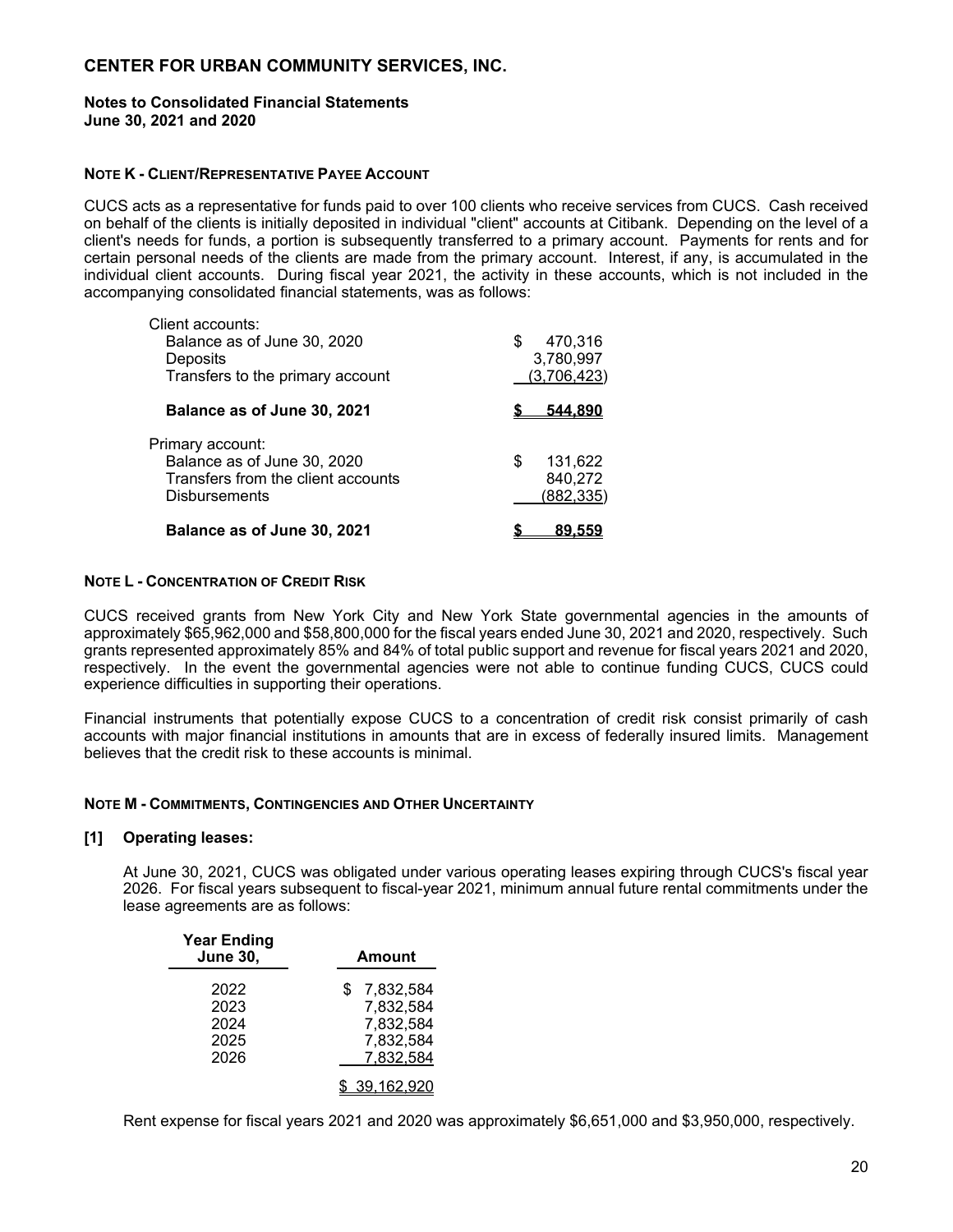#### **Notes to Consolidated Financial Statements June 30, 2021 and 2020**

## **NOTE M - COMMITMENTS, CONTINGENCIES AND OTHER UNCERTAINTY (CONTINUED)**

#### **[2] Audits by funding sources:**

In the course of business, CUCS's government grants are regularly subject to government audits. As of June 30, 2021 and 2020, a provision of approximately \$269,000 and \$360,000 was made for any liabilities that may arise from such audits, respectively, and in the event of any disallowances or adjustments to this provision, the change would be reported accounts payable and accrued expenses in the consolidated financial statements in the years of settlement.

## **[3] Accrued vacation:**

Based on their tenure, CUCS's employees are entitled to be paid for unused vacation time if they leave the organization's employment. Accordingly, at each fiscal year-end, CUCS acknowledges a maximum liability for the amount that would be incurred if employees with such unused vacation were to leave. At June 30, 2021 and 2020, the amounts of the unreported accrued vacation obligation were \$2,226,773 and \$2,114,465, respectively.

#### **[4] State aid grants:**

In fiscal year 2002, CUCS received a state aid grant from OMH in the amount of \$701,600, for the purchase of the Kelly Hotel in Manhattan. The grant was recognized fully as revenue in the fiscal year it was awarded. CUCS is contingently obligated to refund the amount of the grant if it does not manage the hotel in compliance with the grant's terms. However, OMH reduces the potential amount due by an amount equal to 5% of the total for each full fiscal year (starting with fiscal year 2003) in which CUCS performs the obligation in accordance with the grant agreement.

At June 30, 2021, the contingent liability for the Kelly Hotel was calculated at \$35,080, an amount which has not been reported in the accompanying consolidated financial statements, as CUCS has been in compliance with the project award.

In fiscal year 2015, CUCS received a state aid grant from OMH in the amount of \$2,099,652 for the construction of the Arthur Avenue project. CUCS is contingently obligated to refund the amount of the grant if it does not manage the project in compliance with the grant's terms. However, OMH will reduce the potential amount due by an amount equal to 5% of the total for each full fiscal year (starting with fiscal year the asset is placed in service) in which CUCS performs the obligation in accordance with the grant agreement.

At June 30, 2021, the contingent liability for the Arthur Avenue project was calculated at \$1,469,756, an amount which has not been reported in the accompanying consolidated financial statements, as CUCS has been in compliance with the project award.

## **[5] COVID-19:**

The extent of the impact of COVID-19 outbreak on CUCS's programming, operational and financial performance has had a non-material impact on CUCS. CUCS will continue to monitor future developments of the outbreak and any potential economic impact brought by the duration of the COVID-19 pandemic on CUCS's operations.